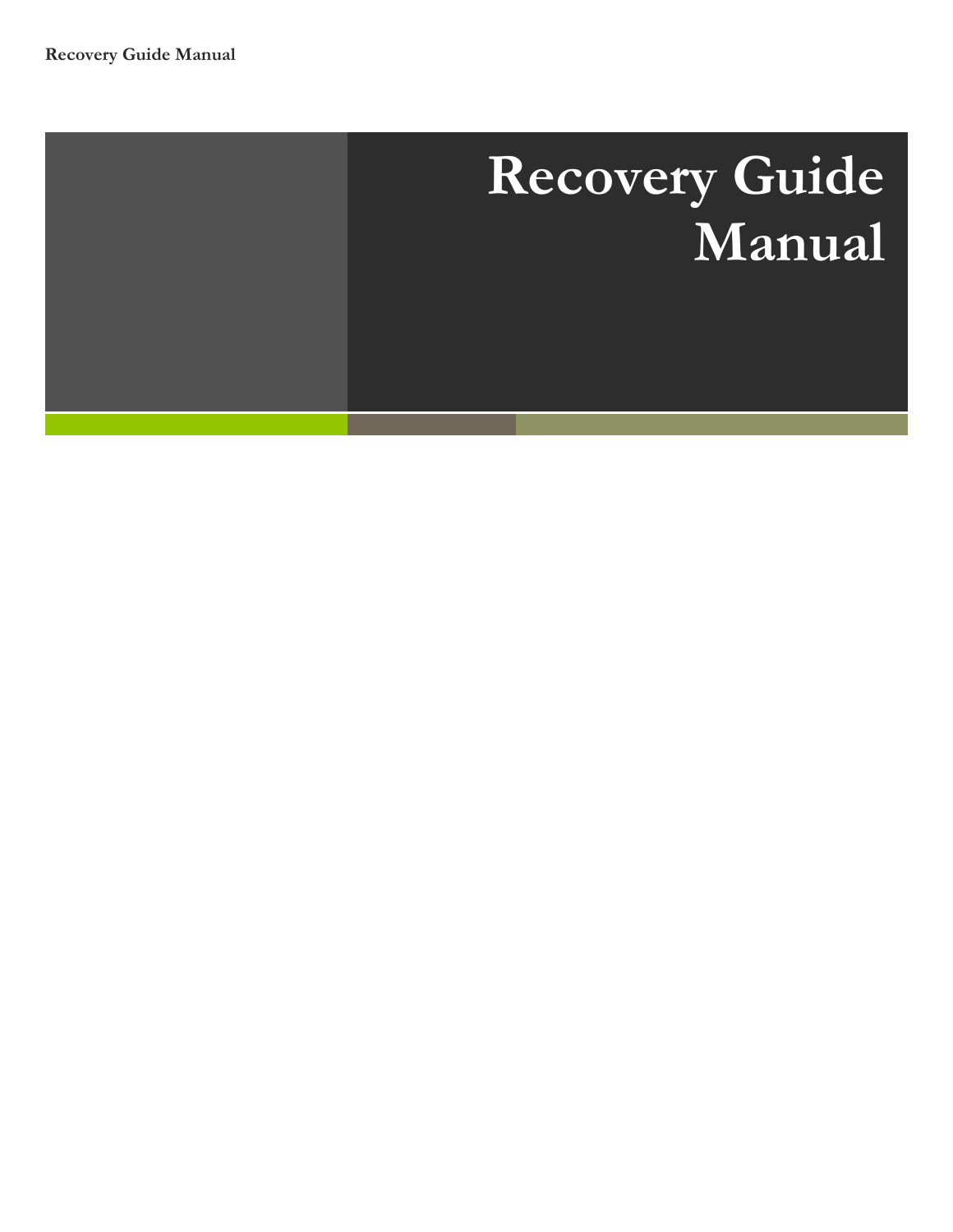### **Table of Contents**

| History and Background                                          | $\mathfrak{Z}$ |
|-----------------------------------------------------------------|----------------|
| Overview of the Recovery Guide Program                          | 4              |
| Definition of Recovery                                          | 5              |
| Definition of a Recovery Guide                                  | 7              |
| Recovery Guide Roles and Responsibilities                       | 8              |
| Listening                                                       | 8              |
| Advocacy                                                        | 8              |
| Mentoring                                                       | 9              |
| What a Recovery Guide Is Not                                    | 9              |
| The Recovery Guide - Participant Relationship                   | 11             |
| Types of Support a Recovery Guide May Provide                   | 11             |
| Recovery Capital                                                | 12             |
| Code of Ethics                                                  | 13             |
| Qualities of Recovery Guides                                    | 14             |
| Skills of a Recovery Guide                                      | 14             |
| Knowledge Needed by Recovery Guides                             | 15             |
| Readiness Ruler                                                 | 15             |
| Motivational Interviewing                                       | 16             |
| Pathways of Recovery                                            | 16             |
| Sources of Life Meaning and Purpose                             | 17             |
| <b>Cultural Competency</b>                                      | 17             |
| Using Your Qualities, Skills, and Knowledge as a Recovery Guide | 18             |
| The First Meeting                                               | 18             |
| Daily Activities of a Recovery Guide                            | 18             |
| What To Do When Things Aren't Going As Expected                 | 19             |
| Lapse/Relapse Protocols                                         | 20             |
| Self-Care                                                       | 20             |
| Confidentiality                                                 | 21             |
| Critical Incidents                                              | 21             |
| Referral Protocol                                               | 21             |
| Role of the Recovery Guide Supervisor                           | 22             |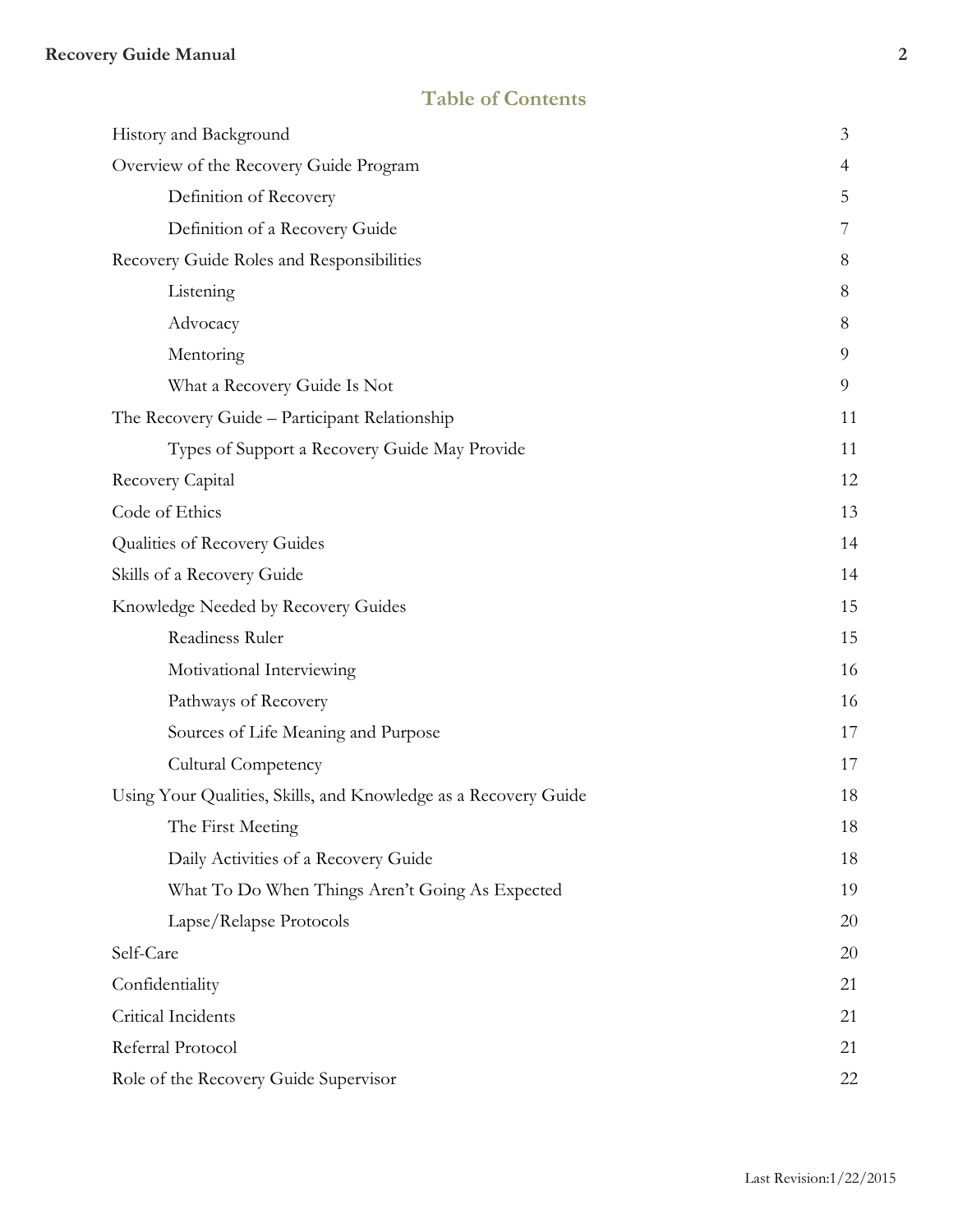

#### **HISTORY AND BACKGROUND**

By the 1990s, treatment for mental illness and addictions experienced a shifted to an acute care model in an effort to control costs. In this acute care model, individuals received intense, brief episodes of treatment followed by discharge with few, if any, connections made to recovery supports. Access to affordable care caused many individuals with mental health or addiction concerns to not receive treatment or be connected with supports. Therefore, the trend of incarcerating those struggling with mental illness or addiction continued. Soon, jails and prisons became overcrowded with individuals struggling with mental illness and/or substance misuse.

The continued criminalization of mental illness and addiction, in combination with a host of other factors served to further stigmatize individuals and families affected by mental illness and/or addiction. For those individuals and families who sought help

for their concerns, the reality of recovery was separate from treatment; and, until recently, treatment and recovery were largely viewed as two separate entities.

Now, in Hancock County, the entire care system is gradually shifting to become a recovery-oriented system of care, or ROSC. In a ROSC, recovery from mental illness and/or substance misuse is viewed as a unique, personal, journey that looks different for each person. In ROSC, there is no "one-size fits all" mentality, but rather the viewpoint that every individual's or family's definition of recovery, as well their journey to and through recovery will be unique. A ROSC views the individual or family as experts and seeks to support their self-directed recovery in the most natural environment possible.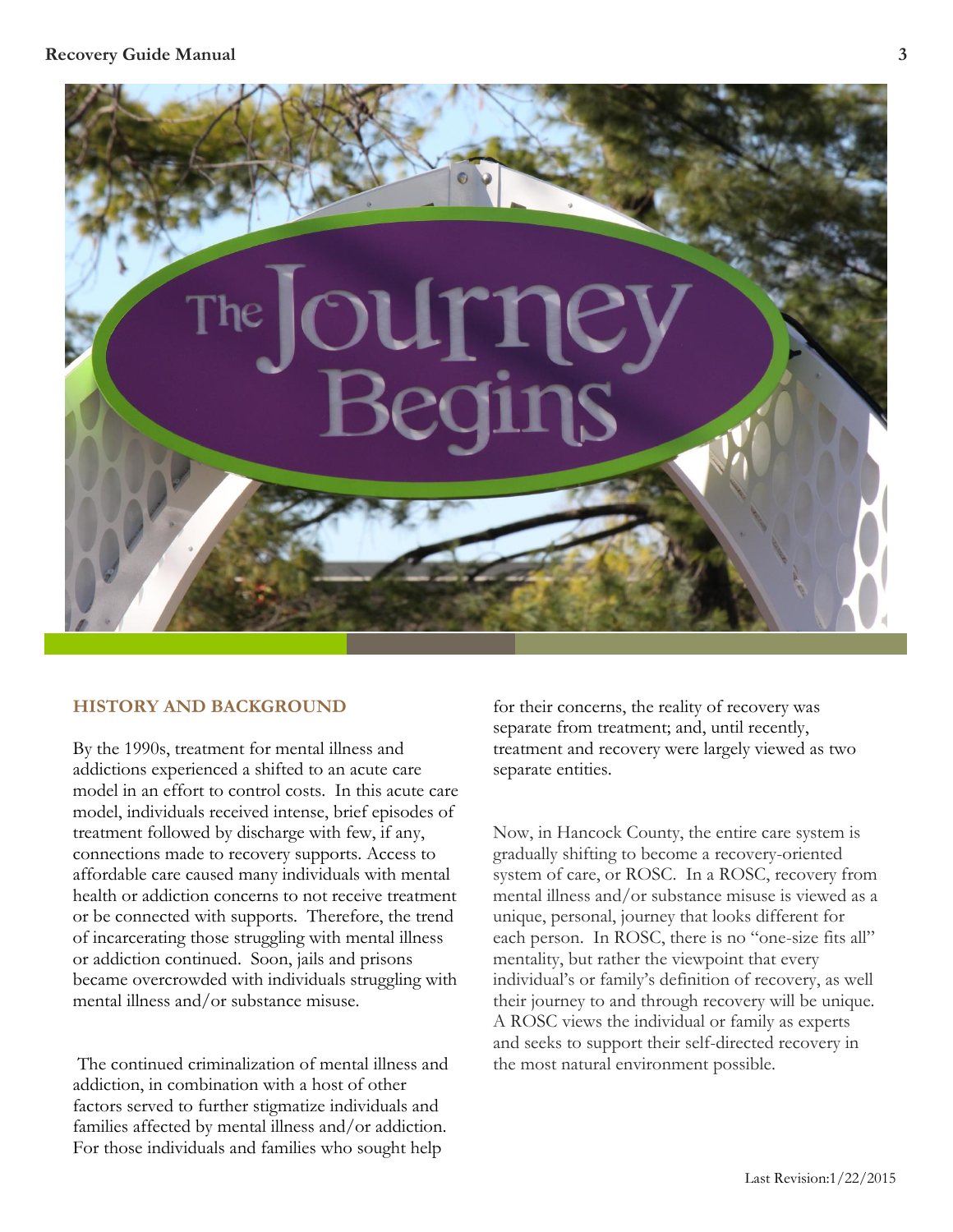

#### **OVERVIEW OF THE RECOVERY GUIDE PROGRAM**

An integral part of a recovery-oriented system of care (ROSC) is the use of peer recovery supports. Recovery Guides, through the Recovery Guide Program provide this peer recovery support. Recovery Guides engage in a one-on-one relationship with a peer (participants) seeking to establish or maintain their recovery and use their experience in recovery to encourage, motivate, and support the peer.

There are five uniting principles of peer recovery support services (White, 2009).

- The Wounded Warrior those who are struggling are not abandoned, "recovery by any means necessary under any circumstances"
- The Wounded Healer experiential knowledge is valuable, sharing of personal experience and storytelling provides hope and strength
- Community and the Helper Principle helping benefits both the participant and the Recovery Guide, communities are important for healing, a peer support relationship must be nonhierarchical, mutual, available, inclusive, stable, and non-commercialized
- Peer Voice authenticity is vital, emphasizes the importance of giving back and being involved in the community, "nothing about us without us"
- Professional Collaboration peer recovery supports do not replace professional services, but add to them, combinations of peer and professional services may help some individuals initiate and maintain recovery, but it is up to the individual.

Recovery Guides will follow the five principles listed above to help participants in their recovery. The Recovery Guide program will be offered to anyone who utilizes Focus on Friends, the peer-led recovery center. Consistent with the philosophy of choice, individuals must choose to participate in the program and complete and application and screening before being matched with a Recovery Guide.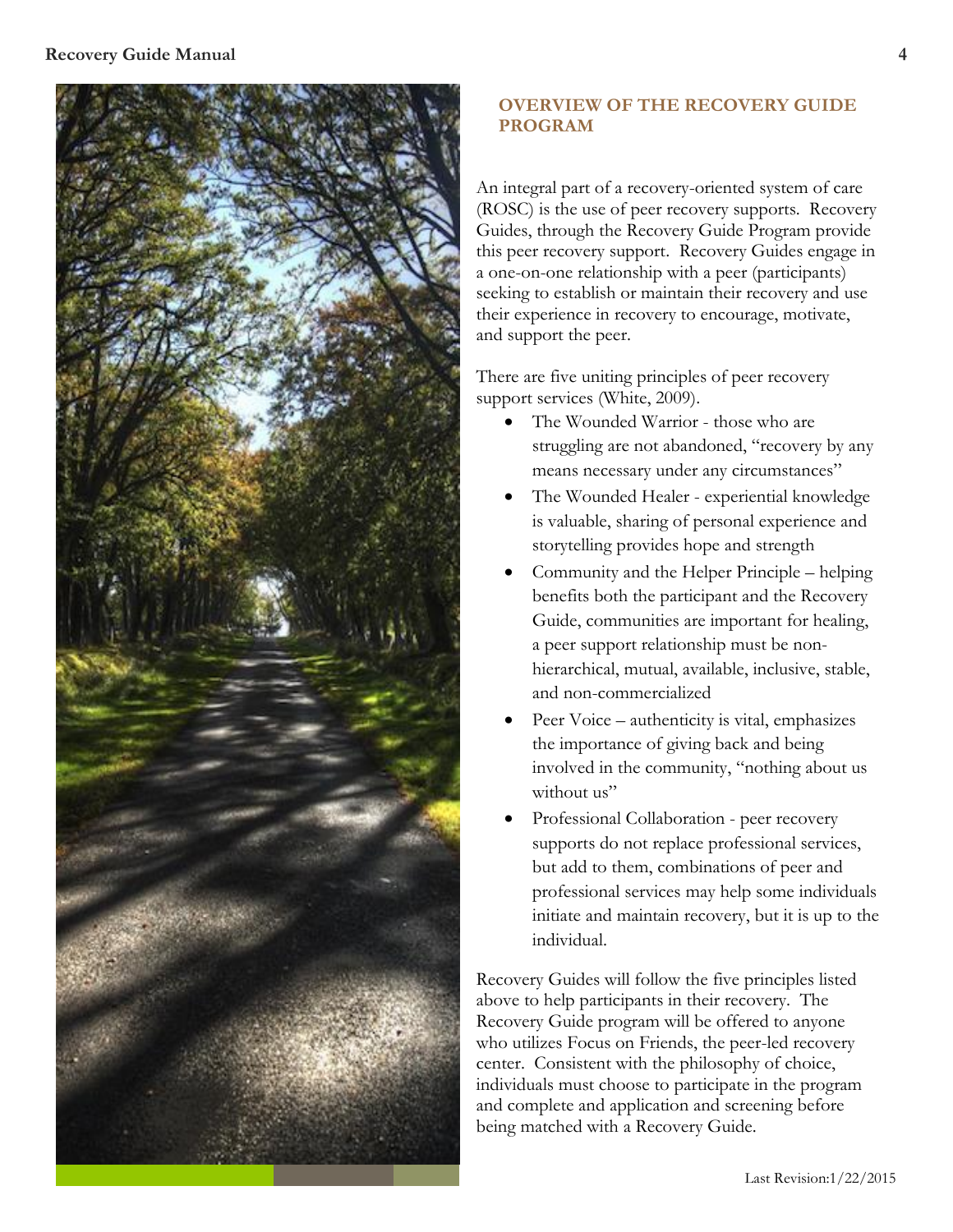#### **DEFINITION OF RECOVERY: PREAMBLE FOR BUILDING RECOVERY IN HANCOCK COUNTY**

Recovery is a process of change through which individuals improve their health and wellness, live a self-directed life, and strive to reach their potential as delineated over four measured dimensions: health, home, purpose and community (SAMHSA, 2012). Recovery from alcohol and drug problems is a process of change through which an individual achieves abstinence and improved health, wellness, and quality of life (SAMHSA, 2012).

12 Principles of Recovery

- There are many pathways to recovery
- Recovery will be self-directed and empowering
- Recovery involves a personal recognition of the need for change and transformation
- Recovery is holistic involving the body, mind, relationships and spirit
- Recovery has cultural dimensions
- Recovery exists on a continuum of improved health and wellness
- Recovery emerges from hope and gratitude
- Recovery is a process of healing and selfdefinition
- Recovery involves addressing discrimination and transcending shame and stigma
- Recovery is supported by peers and allies
- Recovery is (re) joining and (re) building a life in the community
- Recovery is a reality.

To implement a recovery focused model of care a philosophical framework of recovery management is best used. A **Recovery management** approach organizes services to provide pre-recovery identification and engagement, recovery initiation and stabilization, long-term recovery maintenance, and quality of life enhancement for individuals and families affected by substance use.

To attain this philosophy of care a Recovery Oriented System of Care (ROSC) will be designed.

A **recovery oriented system of care** is a coordinated network of community based services and supports that is person-centered and builds on the strengths and resiliencies of individuals, families, and communities to achieve abstinence and measured improved health, wellness and quality of life for those with or at risk (SAMHSA, 2011)

The recovery-oriented system of care will be guided by **<sup>17</sup> Elements of Care.** In addition to being evidenced based care all care shall be:

- Strength based
- Person-centered
- Individualized and comprehensive and capable of services across a life-span
- Culturally responsive
- Responsive to personal belief systems
- Inclusive of family and other ally involvement
- Committed to peer recovery support systems
- Inclusive of the voices and experiences of recovering individuals and their families
- Integrated with other needed services
- Open to System-wide education and training
- Anchored in the community
- Be capable of providing a continuity of care over time
- Reflect a partnership-consultant relationship of the provider with the individual, family and community
- Capable of providing ongoing monitoring and outreach of the client
- Outcomes driven
- Research and science based
- Adequately and flexibly financed

The recovery-oriented system of care will include prevention, intervention, treatment and continuing care (e.g. post-treatment check- ups). It will lead to a community where people have a stake in designing and improving the quality of life for all in the community. Benchmarks and measures of outcomes (e.g. White, 2008) with documented progress will be designed and monitored by the community.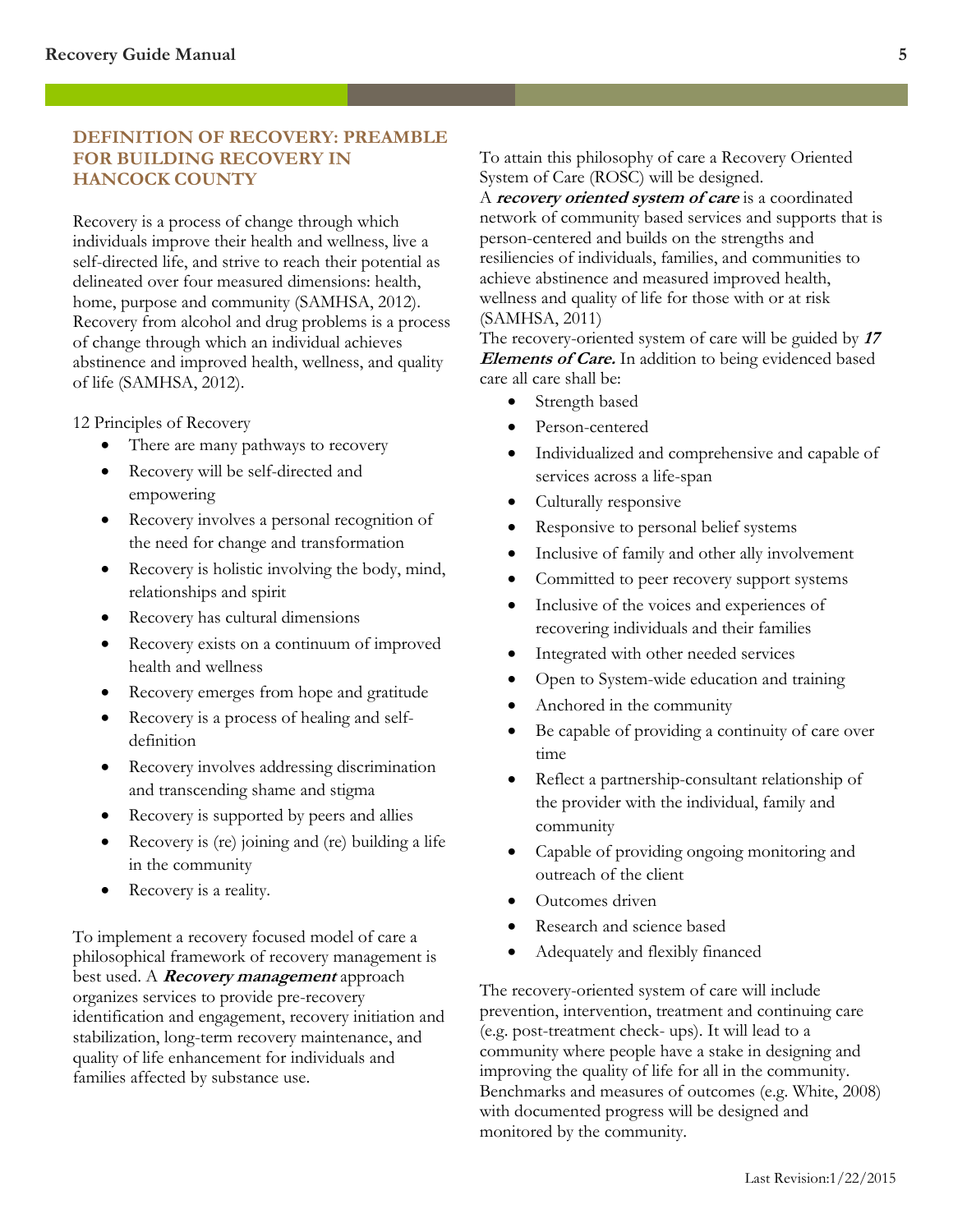**Recovery can only be defined and claimed by the person seeking recovery.**

Some may view recovery from mental illness and recovery from addiction or substance misuse as two entirely unrelated things. There are several themes recovery from mental illness and recovery from addiction have in common. These common themes are summarized in the chart below:

| Goal                                    | To reduce the impairment and disability, and improve<br>quality of life                                                                                                                                                                                     |  |  |
|-----------------------------------------|-------------------------------------------------------------------------------------------------------------------------------------------------------------------------------------------------------------------------------------------------------------|--|--|
| Role of                                 | Person is agent of recovery.                                                                                                                                                                                                                                |  |  |
| person                                  | Active involvement is necessary for recovery.                                                                                                                                                                                                               |  |  |
| Principles                              | -Focus on person and environment<br>-Long-term perspective<br>-Recovery is a process and nonlinear<br>-Family involvement is helpful<br>-Peer support is important<br>-Spirituality may be critical component of recovery<br>-Multiple pathways to recovery |  |  |
| Values                                  | -Person-centered<br>-Partnership (person involvement)<br>-Growth<br>-Choice<br>-Strengths perspective<br>-Focus on wellness and health                                                                                                                      |  |  |
| Strategies to<br>Facilitate<br>Recovery | -Treatment <i>i.e.</i> : Crisis intervention, medication, therapy,<br>illness management education<br>-Community support<br>-Skills for valued roles<br>-On-going, flexible recovery-enhancing services<br>-Advocacy                                        |  |  |

The Preamble for Building Recovery in Hancock County lays the groundwork for Recovery Guides. Recovery is not a straightforward formula of "a+b= recovery". Rather, recovery from a mental illness and/or addiction is a deeply personal journey that involves reclaiming things that were lost and discovering one's ability to move beyond limitations. Recovery can be a messy process that involves taking risks, making mistakes, and learning from experiences. These things are important for growing both in recovery and as a person. Recovery impacts every aspect of a person's life including the physical, intellectual, emotional, relational, personal, and spiritual aspects of their life. Recovery can only be defined and claimed by the person seeking recovery; this is important for Recovery Guides to remember. How an individual or family view their recovery identity can also vary, from negative, to neutral, to positive. This recovery identity may change over time, and that is all part of the unique journey of recovery. Recovery Guides should remember that a participant's feelings about and identification with recovery might be different than their own.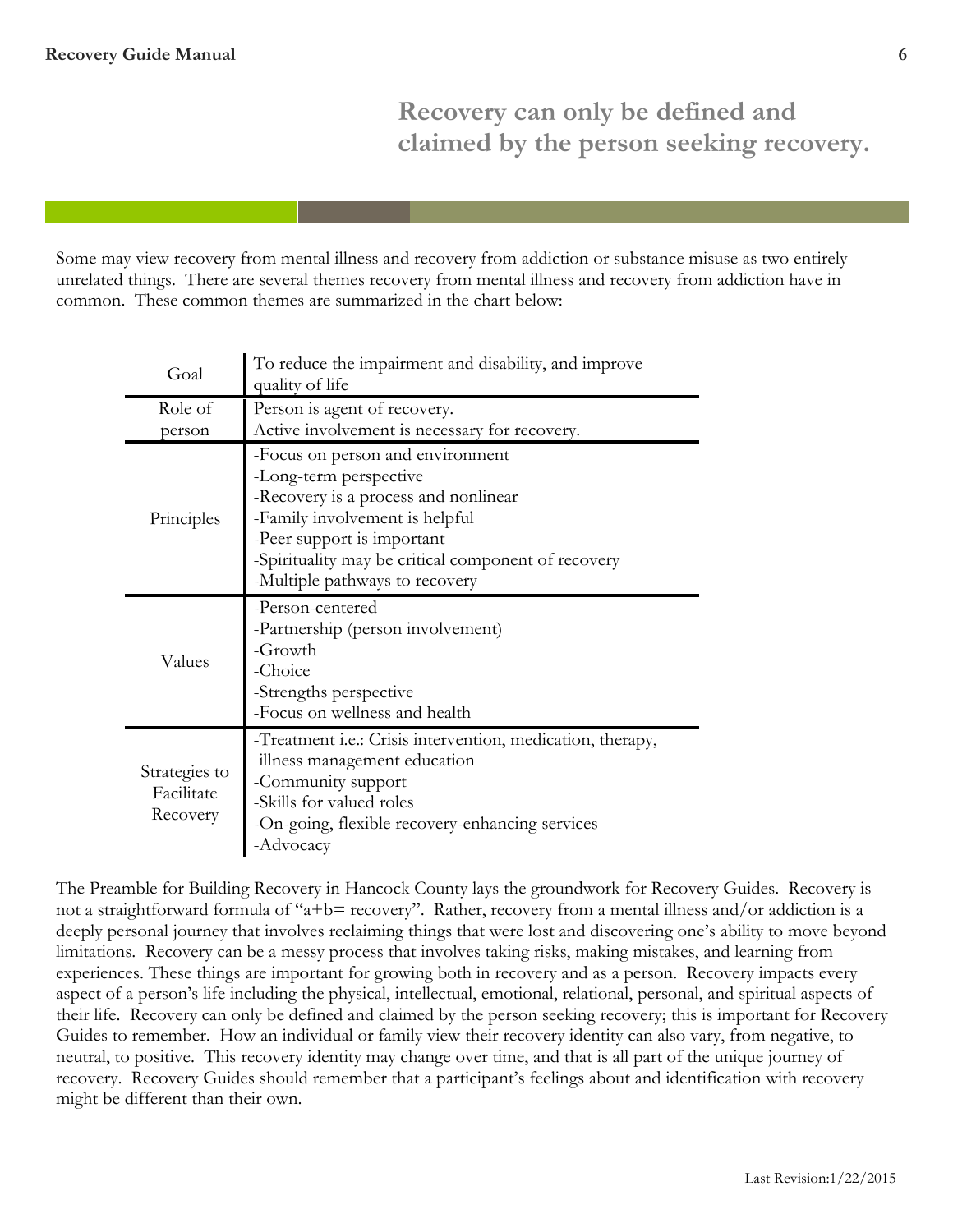A Recovery Guide does not have all the answers, but they are able to listen, share experiences, and provide advice.

#### **DEFINTION OF A RECOVERY GUIDE**

*A Recovery Guide is a volunteer who uses strength-based support to promote recovery by removing barriers and building recovery capital.*

A Recovery Guide works with individuals to make positive changes in their life. Recovery Guides help, by providing hope and serving as a role model. Recovery Guides show that recovery is a reality.

Recovery Guides are individuals with personal experience of mental illness and/or substance misuse or loved ones who have journeyed with someone who experiences or has experienced mental illness and/or substance misuse.

As such, each Recovery Guide is actively engaged in their own recovery pathway, whatever that pathway may look like for them or their family. For example, for a Recovery Guide in long-term recovery from depression, their recovery pathway may involve the NAMI Peer-to-Peer Program, regular phone calls to their brother, and involvement in their church choir. The recovery pathway of a Recovery Guide who is the mother of an individual in recovery from an opiate addiction may involve attending the You Are Not Alone support group, working her job at Marathon, and completing a daily meditation. A Recovery Guide does not have all the answers, but is able to listen, acknowledge what the individual is going through, share the benefits and challenges of recovery, relate their own experiences in a helpful way, and provide practical advice.

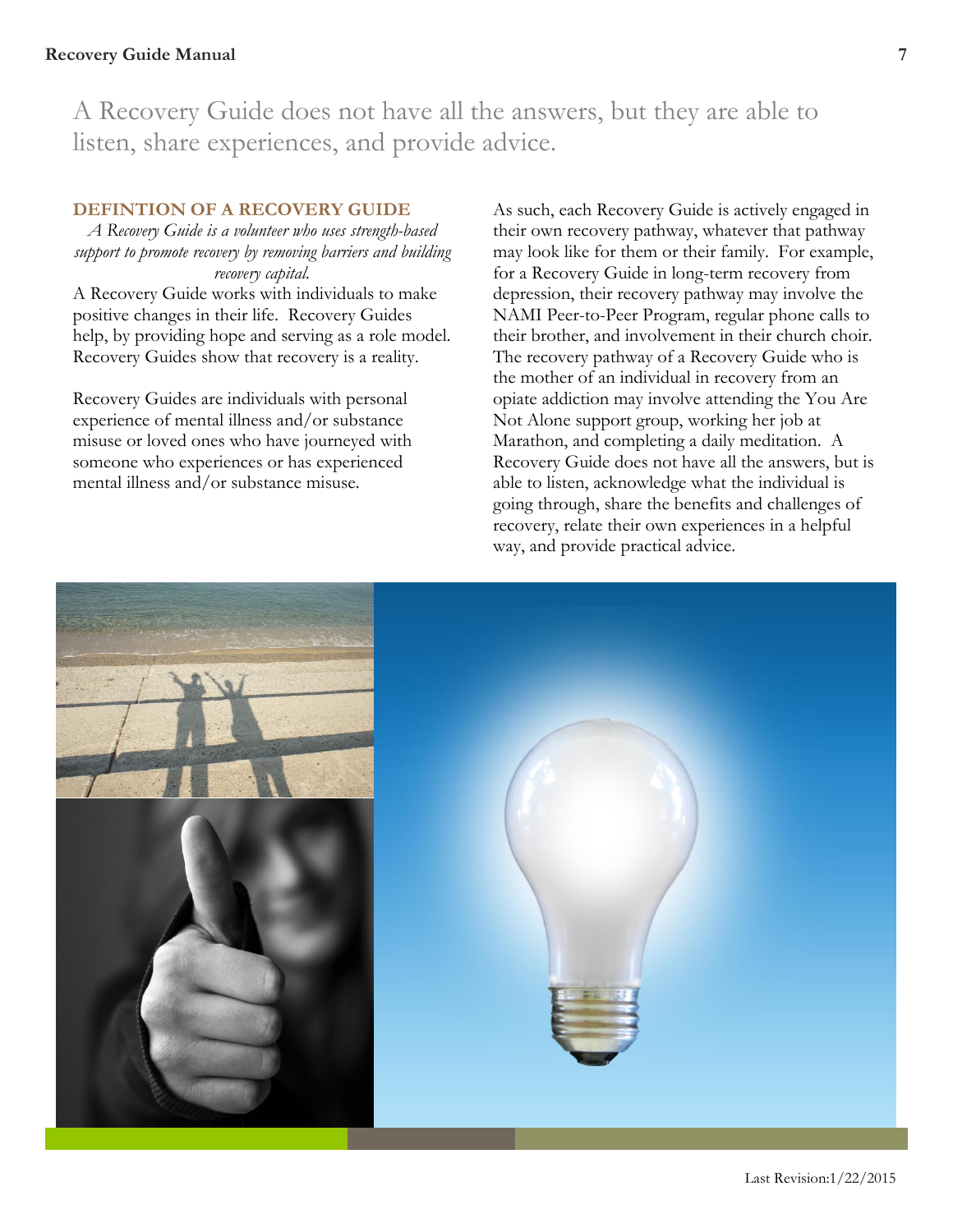#### **RECOVERY GUIDE ROLES AND RESPONSIBILITIES**



A Recovery Guide has a clear set of roles to play in their interactions with participants. The role(s) the Recovery Guide serves in may change as the needs of the participant change. As a Recovery Guide, you may serve in any or all of the following roles: motivator and cheerleader, role model and mentor, ally and confidant, advocate, educator, community organizer, outreach worker, truth teller, and guide.

#### **LISTENING**

One of your most important roles as a Recovery Guide is to listen. An empathetic ear and the ability to have a healthy detachment to the current circumstances of the participant are valuable skills. You do not need to have the answers and you should not solve the problems of the participant. However, you should listen and empower the participant to resolve their own problems and discover the answer to their own questions. As a Recovery Guide, you should point the participant in the right direction. You may be able to share parts of your story, when it is appropriate, to create hope and help the participant realize change is possible. Another part of listening is empowering and allowing the participant to develop his or her own recovery narrative.

The participant's recovery narrative helps the participant to make sense of the past, look at the present, and plan for the future. If a Recovery Guide is able to listen well, participants will often respond by sharing more. This may lead the participant to identify unresolved concerns or identify previously unknown strengths. Through listening, you, as a Recovery Guide, are able to reflect the challenges currently faced by the participant. This can help a participant gain a new perspective on their situation. Through active listening, paraphrasing, and acknowledging what participants say, Recovery Guides can help participants to recognize inconsistencies or misperceptions in their thinking that may prevent participants from reaching their goals. If or when you notice these things, it is important to share these observations constructively with participants. Throughout this entire process, a Recovery Guide should share their experiences, strength, and hope, and help the participant to identify their own potential for recovery. As s Recovery Guide you are tangible evidence of being able to overcome challenges and establish long-term recovery.

#### **ADVOCACY**

Sometimes, as a Recovery Guide, you may act as an advocate for the participant you are working with. This advocacy most often takes the form of calling, speaking with, or writing a letter to potential landlords, employers, probation or parole officers, a treatment agency, etc. **It is very important to consult with your supervisor before agreeing to or engaging in any advocacy on behalf of the participant.**Your supervisor will be able to provide you with information, help you determine if the proposed advocacy is appropriate, and help develop advocacy strategies that are likely to be successful.

Advocacy is important to address stigma and misunderstanding about mental illness and addiction. However, done in the larger community by a Recovery Guide is never done on the behalf of a participant and should not be confused with individual advocacy.

Community advocacy is important to ensure access to resources that are needed by those pursuing and maintaining recovery, and as a Recovery Guide, you are in a unique position to be a community advocate. When advocating or sharing your story, be careful of the language you use. It is recommended to use the language provided in the Recovery Messaging Training by Faces and Voices of Recovery to ensure your message is received by the public in the best way possible.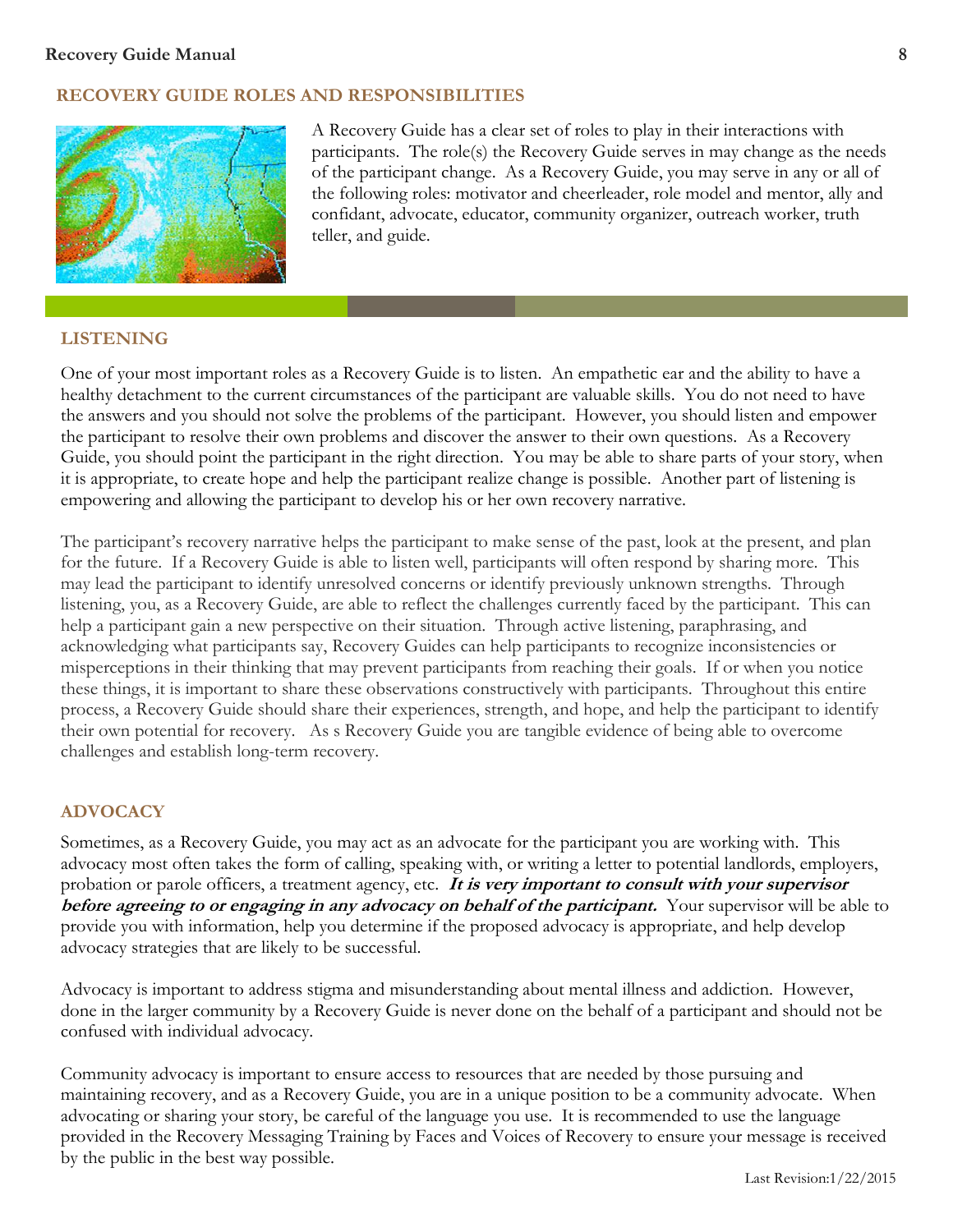#### **MENTORING**

As a Recovery Guide, you may also serve as a mentor for the participant. Recovery Guides are individuals who are farther in their recovery than the participant. This gives you unique experience and insight. Using your recovery expertise, you can share practical information and experiences that may benefit participants. Helpful tips:

- **Remember** the participant decides what their recovery pathway is and what recovery looks like for them
- Take the approach that the participant can take what they will of the information shared it is up to them. They will make the choice regarding what tasks are completed and which are left undone.
- Listen and be supportive; avoid passing any judgment
- Remember that information and opinions are two different things.
- Focus on strengths and solutions, avoid stigma

Another role you may have as a Recovery Guide is consultant. As a consultant, you can help the participant create recovery goals, including objectives, milestones, strategies to achieve goals, and back-up plans. As a Recovery Guide, you do not do these tasks for the participant, but help the participant to develop clear recovery goals. **Recovery is the responsibility of the participant.** In the role of a Recovery Guide, you can also help support the participant develop the skills and knowledge needed to make their recovery goals a reality. As a Recovery Guide in the role of a consultant, you are able to assist the participant to look at their progress and analyze what went well, what did not go well, and what goals should be continued, discontinued, or modified. To help participants on their recovery pathway, you can share your knowledge of local resources, both formal and informal resources, as well as present alternative viewpoints. These skills help a participant be successful.

#### **WHAT A RECOVERY GUIDE IS NOT**

A very important part of being a Recovery Guide is being able to understand where the role of a Recovery Guide begins and ends. Knowing and staying within the role of Recovery Guide protects the participant, Recovery Guide, and organization. Maintaining boundaries and staying within your role creates a good relationship between the Recovery Guide and participant that allows the participant to be self-directed in their recovery. Allowing the participant to choose their own pathway of recovery will lead to greater success in establishing or maintaining longterm recovery. **Remember, every individual is an expert on their life and every individual has the capacity to heal and recover.**

A Recovery Guide is not a professional counselor, social worker, marriage counselor, case worker, psychologist, judge or lawyer, pastor, priest or spiritual advisor, sponsor, doctor or nurse, financial adviser or loan officer, landlord or roommate, or best friend. It cannot be emphasized enough how important it is for you to stay in your role as a Recovery Guide. It may be helpful to think of the Recovery Guide as a link between the participant and resources. If the participant you are working with decides they would benefit from the services of a spiritual advisor, it is not your role or responsibility to provide spiritual guidance. Rather, you should explore and clarify what the participant is seeking, and then seek to connect them to someone who is qualified to provide those services. If at any time you are unsure what your role is you can consult the Code of Ethics for Recovery Guides, and/or meet with your supervisor.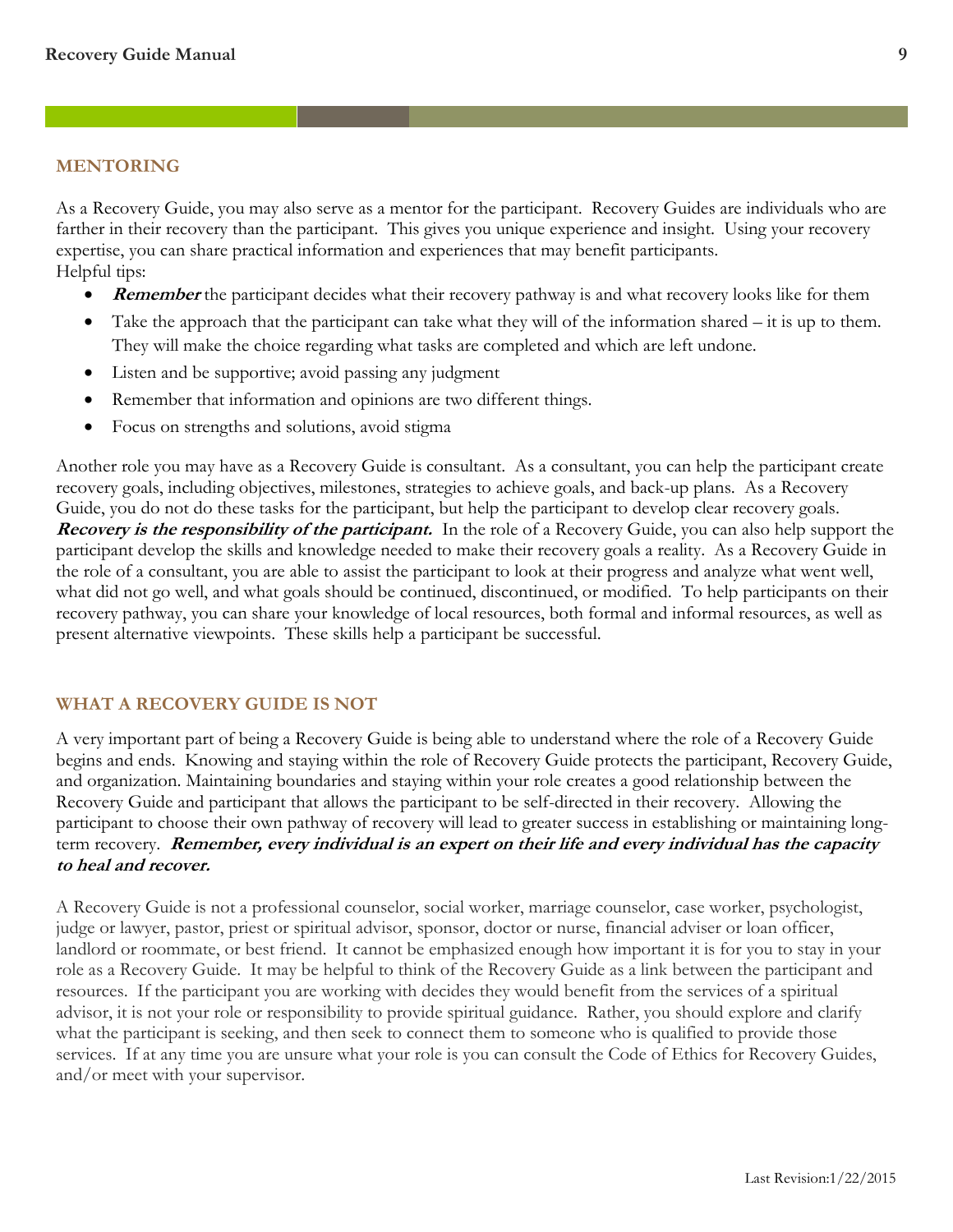A Recovery Guide is different from a professional helper, such as a case manager, social worker, counselor, Ohio Peer Supporter, and sponsor in many ways. One way a Recovery Guide is different from these other positions is in the source of their knowledge. A professional helper's knowledge comes from their education. In their work, professional helpers are ethically bound to refrain from sharing personal experience. An Ohio Peer Supporter's knowledge comes from both experience and through 52 hours of training and continuing education. The service of the Ohio Peer Supporter is bound by their specific code of ethics and the organization they are employed by. A sponsor, like a Recovery Guide, has experiential knowledge. However, unlike a Recovery Guide, a sponsor works only within a specific program of recovery and they are encouraged to promote their own recovery program, rather than encouraging the individual to choose their own recovery pathway. A Recovery Guide possesses experiential knowledge and skill. This knowledge is combined with training. A Recovery Guide works as a volunteer representative of an organization and as such receives training, and is bound by rules, obligations, and accountabilities that are not present or are different from those found in a counselor/Ohio Peer Supporter-client or sponsor-sponsee relationship.

| The Recovery Coach is NOT a:                              | You are moving beyond the boundaries of the recovery coach                                                                                                                                                                                                                                                                                                  |  |  |  |
|-----------------------------------------------------------|-------------------------------------------------------------------------------------------------------------------------------------------------------------------------------------------------------------------------------------------------------------------------------------------------------------------------------------------------------------|--|--|--|
|                                                           | role if you:                                                                                                                                                                                                                                                                                                                                                |  |  |  |
| Sponsor (or equivalent)                                   | -perform NA/AA or other mutual-aid group service work in                                                                                                                                                                                                                                                                                                    |  |  |  |
|                                                           | your recovery coach role                                                                                                                                                                                                                                                                                                                                    |  |  |  |
|                                                           | -guide someone through the steps or principles or a particular                                                                                                                                                                                                                                                                                              |  |  |  |
|                                                           | recovery program                                                                                                                                                                                                                                                                                                                                            |  |  |  |
| Therapist/counselor                                       | -diagnose                                                                                                                                                                                                                                                                                                                                                   |  |  |  |
|                                                           | -provide counseling or refer to your support activities as                                                                                                                                                                                                                                                                                                  |  |  |  |
|                                                           | "counseling" or "therapy"                                                                                                                                                                                                                                                                                                                                   |  |  |  |
|                                                           | -focus on problems/"issues"/trauma as opposed to recovery                                                                                                                                                                                                                                                                                                   |  |  |  |
|                                                           | solutions                                                                                                                                                                                                                                                                                                                                                   |  |  |  |
| Nurse/Physician                                           | -suggest or express disagreement with medical diagnoses                                                                                                                                                                                                                                                                                                     |  |  |  |
|                                                           | (including psychiatric diagnoses)                                                                                                                                                                                                                                                                                                                           |  |  |  |
|                                                           | -offer medical advice                                                                                                                                                                                                                                                                                                                                       |  |  |  |
|                                                           | -make statement bout prescribed drugs beyond the boundaries of                                                                                                                                                                                                                                                                                              |  |  |  |
|                                                           | your training and experience                                                                                                                                                                                                                                                                                                                                |  |  |  |
| Priest/Clergy                                             | -Promote a particular religion/church                                                                                                                                                                                                                                                                                                                       |  |  |  |
|                                                           | -Interpret religious doctrine                                                                                                                                                                                                                                                                                                                               |  |  |  |
|                                                           | -offer absolution or forgiveness (other than forgiveness for harm                                                                                                                                                                                                                                                                                           |  |  |  |
|                                                           | done specifically to you)                                                                                                                                                                                                                                                                                                                                   |  |  |  |
| $\mathbf{W}^{n+1}$ $\mathbf{W}^{n}$ (0000) $\mathbf{C}$ . | $\mathcal{L}$ $\mathcal{L}$ $\mathcal{L}$ $\mathcal{L}$ $\mathcal{L}$ $\mathcal{L}$ $\mathcal{L}$ $\mathcal{L}$ $\mathcal{L}$ $\mathcal{L}$ $\mathcal{L}$ $\mathcal{L}$ $\mathcal{L}$ $\mathcal{L}$ $\mathcal{L}$ $\mathcal{L}$ $\mathcal{L}$ $\mathcal{L}$ $\mathcal{L}$ $\mathcal{L}$ $\mathcal{L}$ $\mathcal{L}$ $\mathcal{L}$ $\mathcal{L}$ $\mathcal{$ |  |  |  |

White, W. (2006). *Sponsor, recovery coach, addiction counselor: The importance of role clarity and integrity.* Philadelphia, PA: Philadelphia Department of Behavioral Health and Mental Retardation Services

A Recovery Guide also differs from other positions in what and how they do what they do. A Recovery Guide recognizes there are many pathways to and of recovery. As such, a Recovery Guide works across multiple frameworks of recovery, guided by choices made by the participant. A Recovery Guide does not persuade or dissuade a participant from pursuing or maintaining their chosen path or framework of recovery. Rather, Recovery Guides provide support across many religious, spiritual, secular, and non-traditional frameworks of recovery. Recovery Guides also can provide services to a wide variety of people, including those who do not yet desire to, or are not ready to, begin their recovery and those who are seeking recovery, but do not want to participate in a particular recovery program. A Recovery Guide can also continue to provide support to those who experience a lapse or relapse and can maintain contact with individuals after they have disengaged from formal service. Ultimately, a Recovery Guide supports the individual as they anchor their life in their natural environment or an alternative environment that is able to sustain a life in recovery and build recovery capital.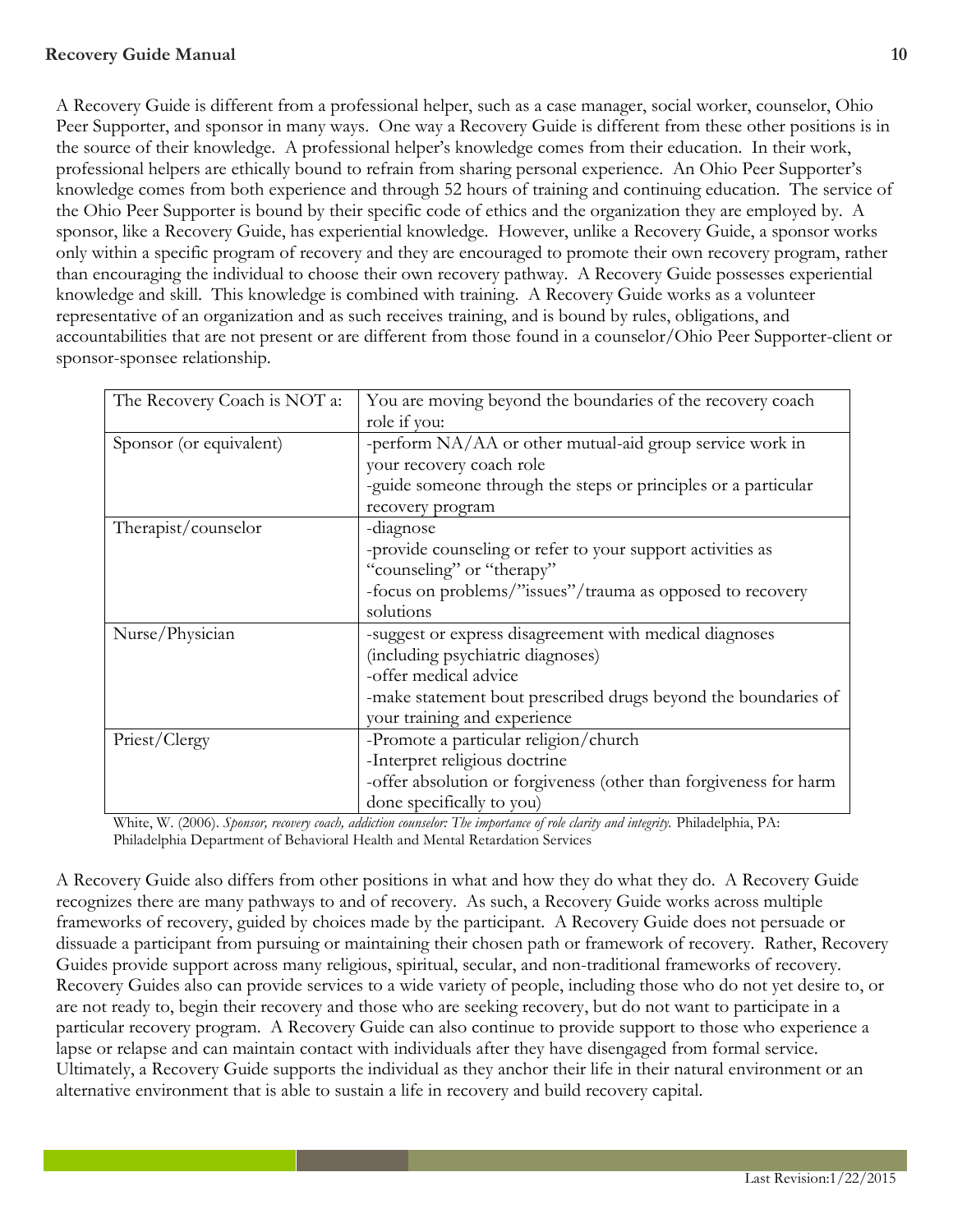#### **THE RECOVERY GUIDE –PARTICIPANT RELATIONSHIP**

The relationship between a Recovery Guide a participant is unique. As a Recovery Guide, you provide support within the participant's world, working from a position of equal power. You serve as a more experienced equal to the participant, simply someone who is farther along in their recovery journey, not a source of authority. The relationship between you and a participant is generally personal and informal, guided by a code of ethics unique to Recovery Guides. The Recovery Guide's relationship with the organization is more formal, typically involving documentation, supervision, and meetings with other Recovery Guides. Within a Recovery Guide – participant relationship, you focus only on the present, on what can or needs to be done today to strengthen the participant's recovery. As a Recovery Guide, you do not focus on past issues or traumas. You can strategically use your own story to support the participant and provide a regular role model of recovery. Overall, your role as a Recovery Guide is to support the participant to identify and pursue their unique pathway to and through recovery, while empowering them to address present needs, develop goals, solve current problems, and enhance their overall health.

#### **TYPES OF SUPPORT A RECOVERY GUIDE MAY PROVIDE**

| <b>Type of Support</b> | Goal for the Participant                          | <b>Recovery Guide Skills Needed</b>        |  |
|------------------------|---------------------------------------------------|--------------------------------------------|--|
| Emotional              | Increase participant's self-esteem and            | Empathy, ability to express caring and     |  |
|                        | confidence                                        | concern                                    |  |
|                        |                                                   | Ability to interpret, fill out and explain |  |
| Instrumental           | Help the participant accomplish<br>specific tasks | documents/forms, ability to know           |  |
|                        |                                                   | where to find answers/assistance           |  |
| Informational          | Increase participant's knowledge and              | Ability to share knowledge and teach       |  |
|                        | skills                                            | skills                                     |  |
|                        | Increase participant's connection with            | Ability to teach and develop               |  |
| Companionship          | others including friends, family                  | interpersonal skills, knowledge of         |  |
|                        | members, community                                | healthy relationships                      |  |

There are four types of support commonly provided by Recovery Guides – emotional, instrumental, informational, and companionship.

The type of support a Recovery Guide provides may change and evolve over the time as the needs of the participant evolve. It is important to remember that what the participant needed to initiate recovery may not be what they need to maintain recovery.

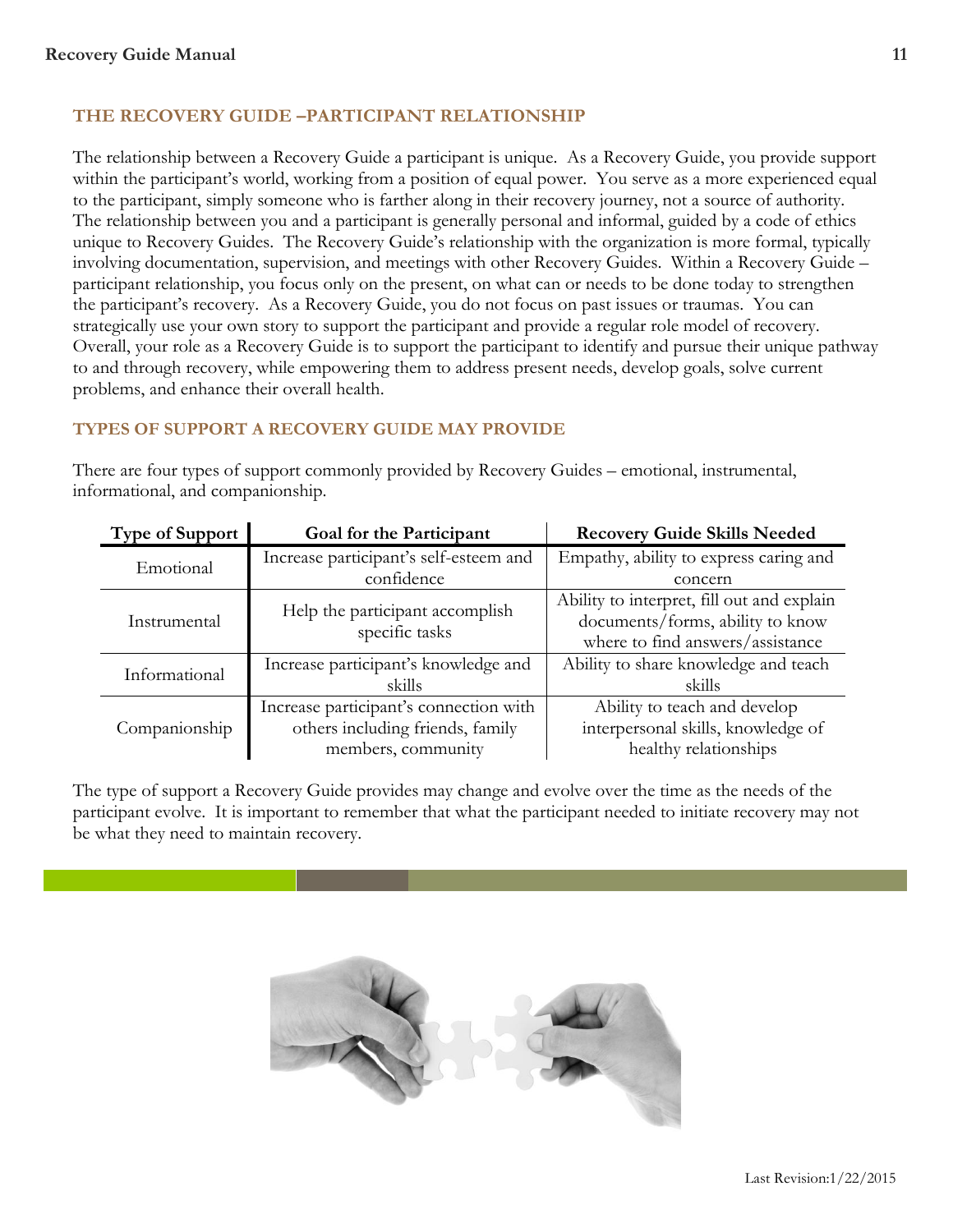#### **RECOVERY CAPITAL**

As a Recovery Guide, you help participants build recovery capital. Recovery capital entails all the resources the participant and are able to use to help establish or maintain recovery. Recovery capital includes both internal and external resources. Internal recovery capital are those aspects the participant has inside of themselves such as hope, skills of any kind, personal goals, a sense of self-efficacy, experiences, or a willingness to ask for help. External recovery capital include positive family relationships, stability in school or work, safe and stable housing, connection to the community, recovery groups, participation at a recovery center, etc.

There are three broad categories of recovery capital: social, physical, and human.

- Social capital relationships and connections with others that can be used for support, guidance, belonging, purpose and hope. Includes family, support group members, church activities, community involvement, etc.
- Physical capital tangible resources. Includes safe and stable housing, a recovery center, income, transportation, food, clothing, etc.
- Human capital Internal human capital includes skills and knowledge gained by working with professionals and/or peers in treatment or other recovery processes. External human capital includes individuals who are directly involved in supporting the participant's recovery; also includes the Recovery Guide, sponsors, clergy, case workers, professional helpers, teachers, and possibly members of the judicial system.

As a Recovery Guide, you can help participants build a broad and diverse base of recovery capital. Building and keeping recovery capital is an important task no matter what recovery pathway the participant has chosen. You can help the participant to use the recovery capital they already possess to build up areas where they lack recovery capital. Focusing on areas of strengths empowers participants and allows them to take ownership of building recovery capital to meet their goals. However, as always, it is important for you, as a Recovery Guide, to recognize that while you can help the participant identify recovery capital and provide tools to help the participant use it, it is the participant who will choose whether or not to actually use their recovery capital.

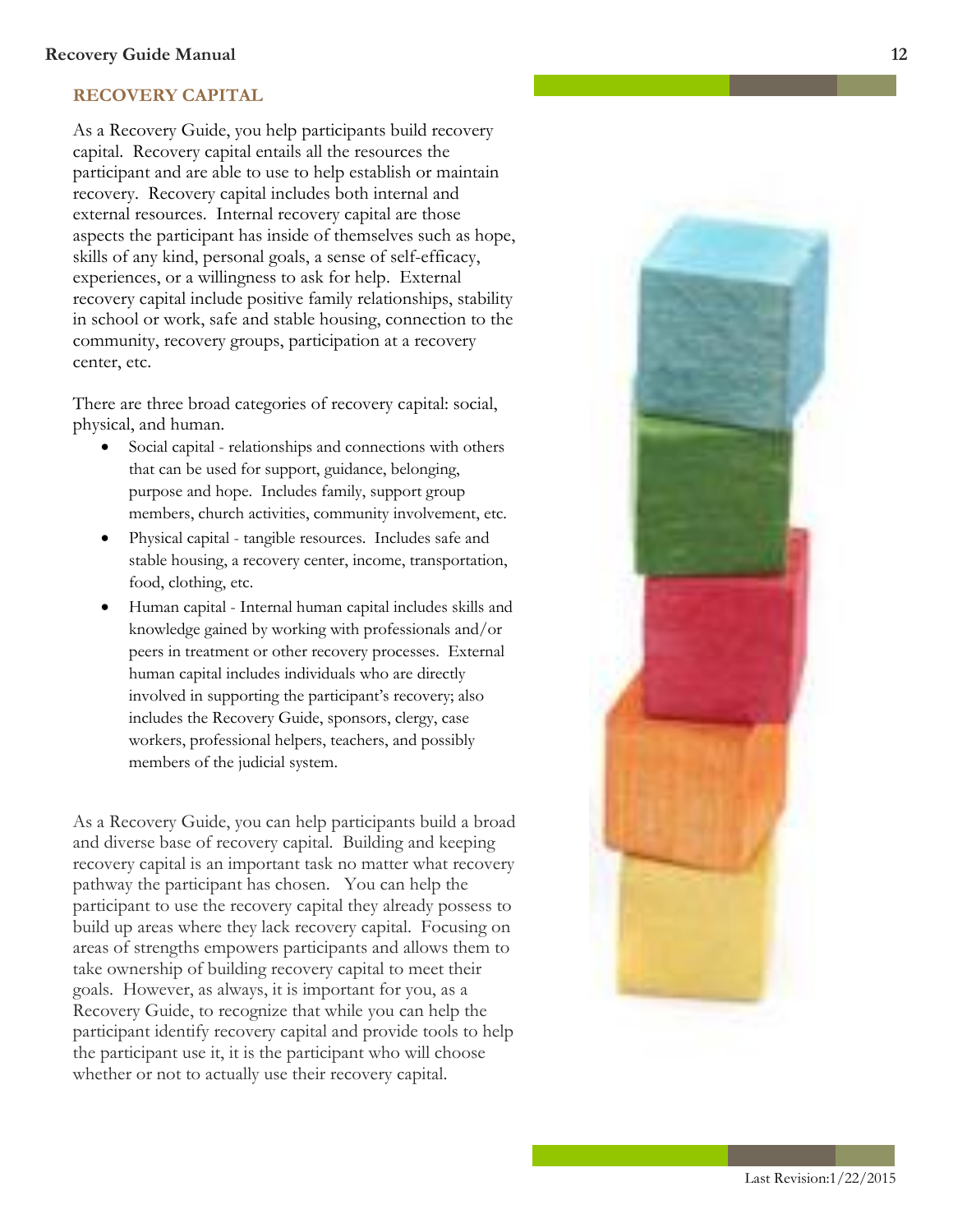#### **CODE OF ETHICS**

Core Values, Obligations, and Ethical Guidelines for Recovery Guides:

- 1. Service: Help provide hope to individuals, families, and communities. Offer your experience, strength, and hope to serve others and promote recovery.
- 2. Recovery: Recovery is first and foremost. Continue to work on your own recovery path, seek support as necessary. You may request inactive status for medical reasons for so long as is necessary. Recognize that working on your own recovery is crucial to being an authentic and genuine role model for participants.
- 3. You and Your Voice: Know yourself, including your strengths and your weaknesses. Know when it is appropriate to tell your story. Be the face and voice of recovery.
- 4. Capability: Give your best in all that you do. Seek out opportunities to improve yourself and your skills. Engage in continuing training and education. Continually expand your knowledge of recovery and its many pathways.
- 5. Credibility: Be a role-model of recovery. Be the face and voice of recovery; be an example of what recovery can add to one's life. Walk what you talk.
- 6. Honesty and Authenticity: Be honest. Know how to separate fact from opinion. When you are wrong, admit it. Be genuine in your interactions – be real, be present. Represent yourself accurately, including your role and your recovery experience.
- 7. Fidelity: Keep your promises and honor your commitments.
- 8. Humility: Know the limitations of your experience and role as a Recovery Guide. Handle disagreements respectfully, seek help when needed. When a participant's problems are beyond your training and expertise as a Recovery Guide, seek out assistance from your supervisor.
- 9. Resilience, Perseverance, and Hope: Don't give up. Offer multiple chances; be an ally for the person, but while you can carry the message of recovery to the person, you cannot carry the person. Do not give up on a participant who has lapsed or relapsed; instead follow your training as a Recovery Guide to reach out to them. Above all, offer hope. Remember, you are living proof of recovery and resilience.
- 10. Strength: Focus on the good things of the person their strengths, talents, assets, and potential. Believe that every individual has the ability to learn and grow. Focus on the present and the next steps, not on past issues.
- 11. Dignity and Respect: Respect the imperfections and potential of others and yourself. Act with compassion and treat everyone with honor and dignity. Remember, everyone is a person first – they are not defined by their diagnosis, problems, or situation.
- 12. Tolerance: There are many pathways to and of recovery. Take the time to learn about diverse pathways and styles of recovery. Be accepting of all pathways of recovery, even those opposite of your own.
- 13. Autonomy and Choice: Recovery is voluntary and is a self-directed, unique, and personal process. Foster an environment of self-determination and choice by establishing a mutually empowering relationship with the participant. Encourage exploration of alternatives and options. Avoid giving advice or making assumptions, rather ask open-ended questions.
- 14. Advocacy: Be a voice for the voiceless. Help others find their own voice and support them to advocate for themselves.
- 15. Safety: Strive to create a relationship with the participant that is a sanctuary of safety. Understand there are many variables that can impact a person and the relationships they form. Endeavor to be culturally-competent and trauma-informed to help participants feel safe.
- 16. Discretion and Privacy: Respect the privacy of everyone. Don't gossip. Do not take a photograph or video of, or making statements regarding participants in any medium (print, online, verbally, etc.) without their written permission.
- 17. Protection: Do not harm, exploit, devalue, manipulate, abuse, neglect, or ignore a participant. If you become aware that a condition of clear and imminent danger exists that a participant may inflict serious bodily harm on another person or persons and/or to himself or herself, report this to the appropriate personnel. Avoid dual relationships and conflicts of interest. Accepting or giving gifts must be directly related to the participant's recovery and must not be of significant value. Do not loan anything to or borrow anything to or from a participant, including money. Do not hire a participant you are supporting to work for you. Do not establish or engage in romantic, intimate, or sexual activity with a participant.
- 18. Documentation: Document contacts, activities, and critical incidents in provided forms using person-centered language at all times.
- 19. Stewardship: Use and create resources in the wisest way possible to provide those things participants need to achieve and sustain recovery.
- Last Revision:1/22/2015 20. Integrity. Report any violation of the Code of Ethics to your supervisor. Always honor the rules and regulations of the organization you are representing.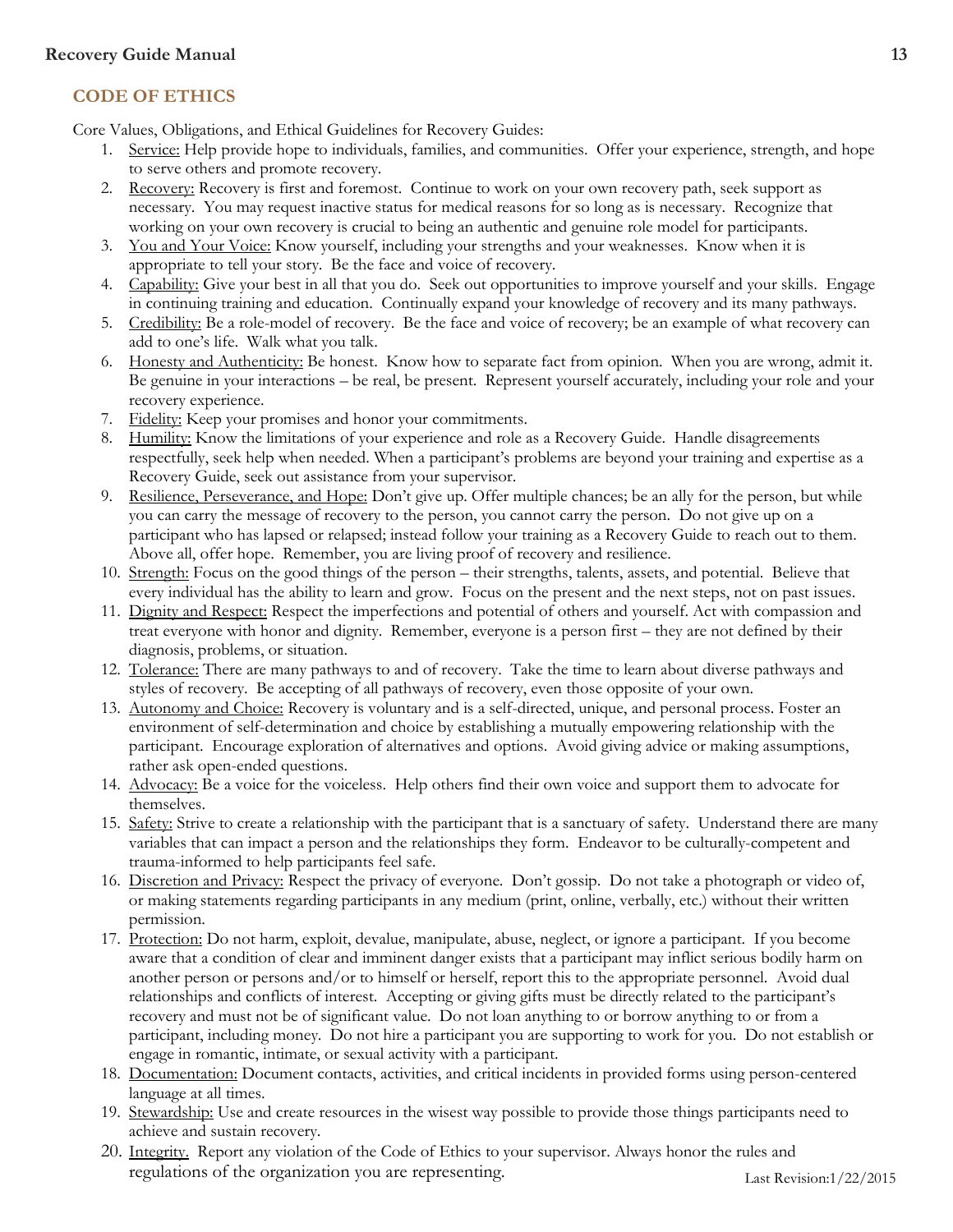#### **QUALITIES OF RECOVERY GUIDES**

Recovery Guides should have at least some of the qualities listed below to be effective in working with participants. However, please note that no one is perfect, and no Recovery Guide is expected to be perfect. All of the qualities listed below can be nurtured and developed. The ideal qualities of a Recovery Guide are:

- Authentic and humble, able to empower others and offer support from a position of moral equality.
- Focus on the participant's self-determination in all things and are open-minded.
- Believe in long-term, full, and holistic recovery and health for both the participant and/or their family.
- Focus on the participant's potential, always looking for and identifying strengths.
- Have a solid sense of boundaries and ethics, and an understanding of one's own limitations in knowledge and/or skill
- Place focus on developing interpersonal skills and building recovery capital of all forms.
- Engage and motivate participants using assertive communication.
- Are knowledgeable in lapse and relapse intervention, and community resources.
- Have the ability access mainstream institutions.
- Focus on the present and the next steps for the participants, not past experiences.
- Are an example of hope, have patience, and have a passion for recovery.
- Focus on what recovery can add to one's life rather than on what painful consequences can be escaped.
- Strategically use their stories when they will be of benefit to the participant.
- Advocate for recovery and promote community education and development.

#### **SKILLS OF A RECOVERY GUIDE**

Recovery Guides possess several core skills that enable them to work effectively with participants seeking to establish and/or maintain recovery from mental illness and/or substance misuse. A Recovery Guide does not need to possess advanced skills in all of these areas. Rather, it is important to continually build on current skills. Some skills that Recovery Guides need are:

- Empathetic listening
- Non-judgmental acceptance
- Clear communication
- Practical problem-solving
- Ability to recognize personal limitations and maintain appropriate boundaries
- Ability to separate oneself from the outcomes the participant experiences (i.e. avoiding selfblaming)
- Ability to build and maintain healthy relationships with others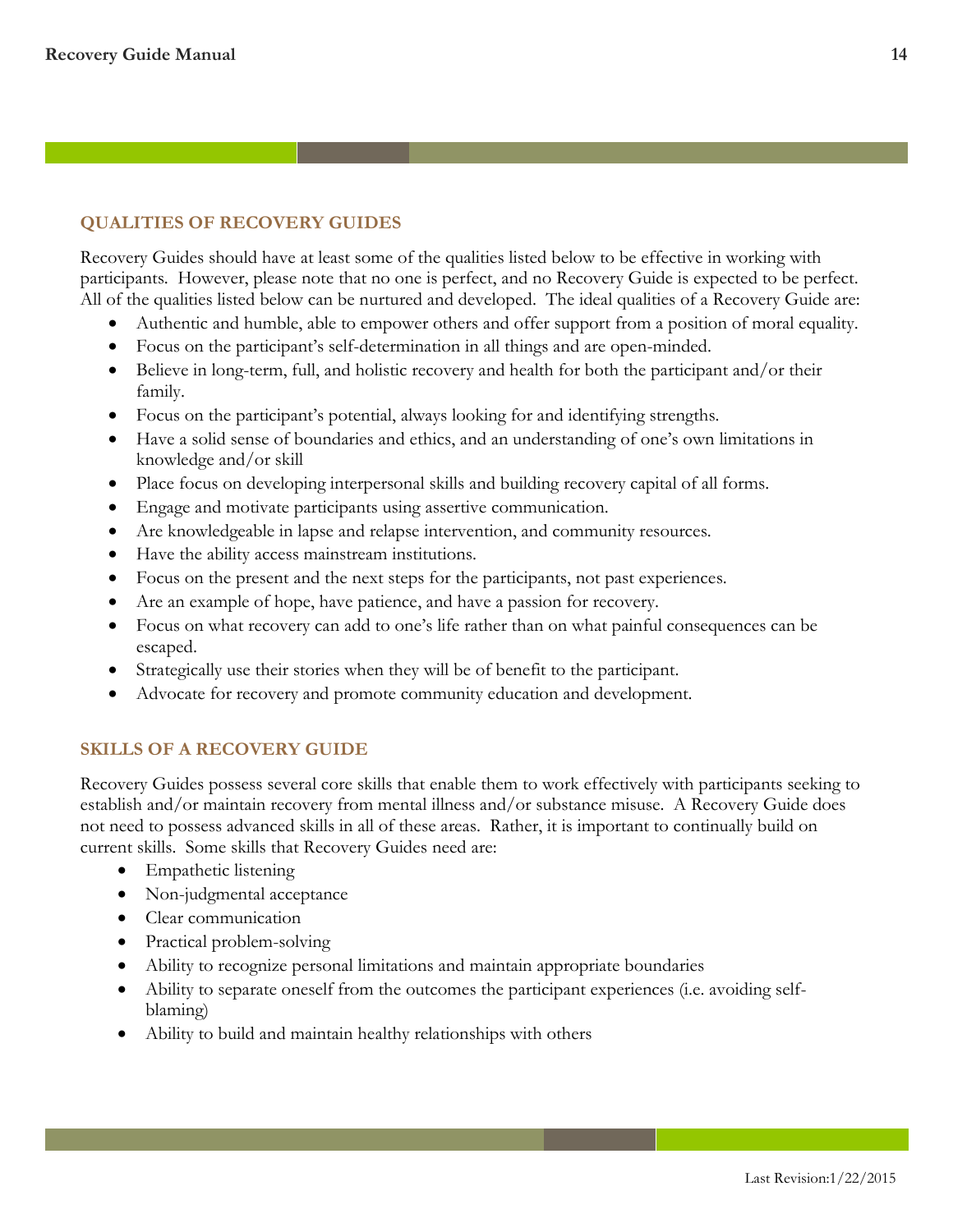

**It is OK to not have all the answers. It is OK to say, "I don't know."**

#### **KNOWLEDGE NEEDED BY RECOVERY GUIDES**

The knowledge of self and experiential knowledge brought by Recovery Guides is invaluable and irreplaceable. The knowledge of a Recovery Guide serves as the basis for the relationship between the Recovery Guide and the participant. There are several things a Recovery Guide should know or understand, including:

- Understand your own recovery path. This allows you to share it in a way that is helpful.
- Knowledge of diverse pathways of recovery, or at the very least openness to learning about and supporting other recovery pathways.
- Understand or be willing to learn about of mental illness and/or addiction and recovery and its impact on the individual and family.
- Know and understand the boundaries and ethics related to your role as a Recovery Guide.
- Have/gain knowledge of both formal and informal resources in the community.

You do not need to know everything and will be able to build knowledge of community resources with time and through meeting with your supervisor and other Recovery Guides. Working as part of a team with you supervisor and other Recovery Guides is very important and allows sharing of knowledge and skill development.

#### **READINESS RULER**

Entering and maintaining recovery requires many changes to take place. The Readiness Ruler is a tool you may find helpful to measure how ready a participant is for a particular change. The Readiness Ruler can help you and a participant clarify the participant's feelings regarding change. The Readiness Ruler asks two questions that the participant answers on a scale of one through ten.

The first question is "How important is it for you to make this change?" One is not important, five is important, and ten is very important. The second question is "How confident are you that you can make the change?" Here, one is not confident, five is confident, and ten is very confident. The participant's answer to these questions can help start a conversation about recovery capital, strengths, and change. For a Readiness Ruler Worksheet, please see the forms at the back of this manual.

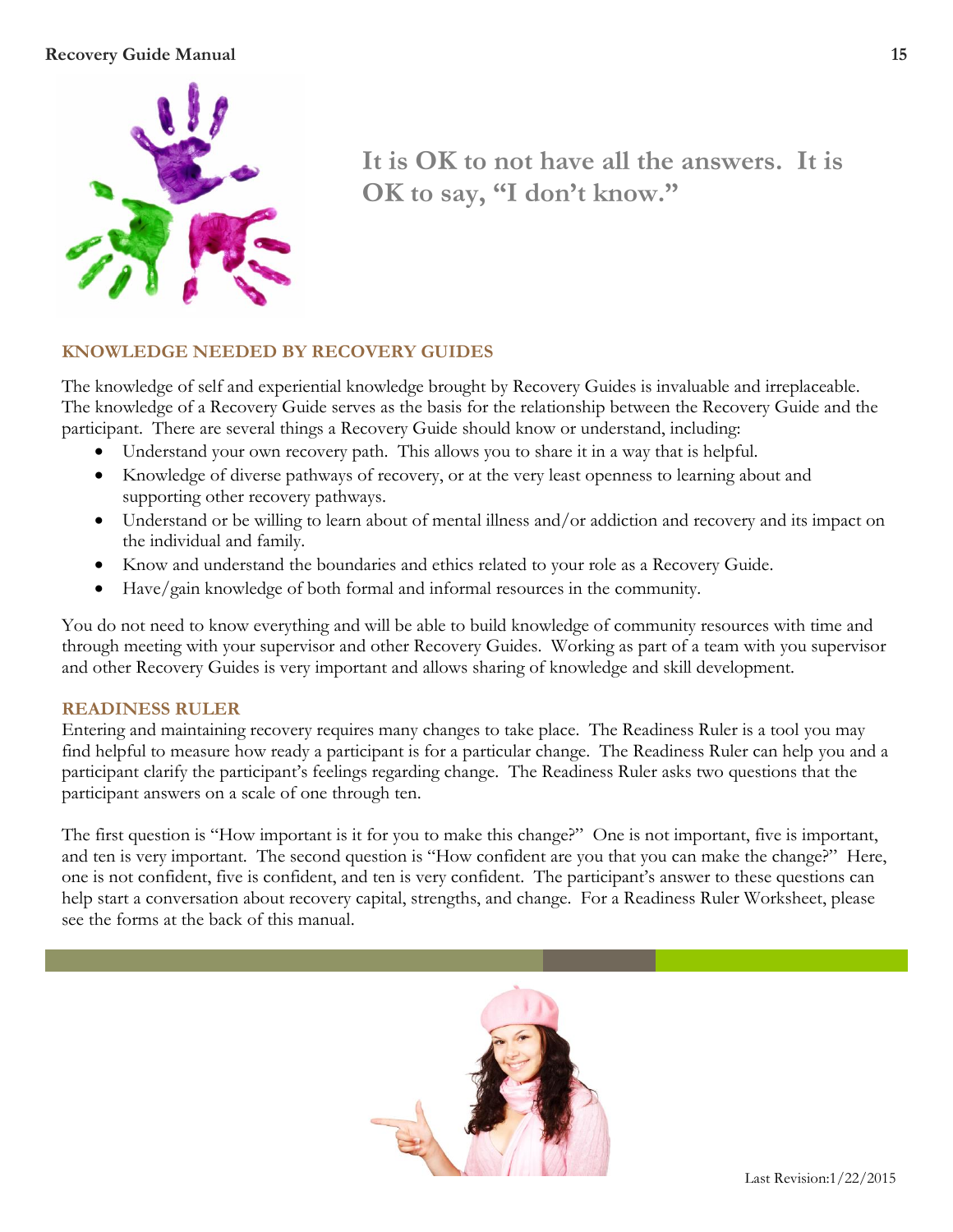#### **MOTIVATIONAL INTERVIEWING**

As a Recovery Guide, it is helpful to have some knowledge regarding motivational interviewing. Motivational interviewing can be used when a participant is unsure about making change or is inconsistent between what they do and where they want to be in their life. Motivational interviewing involves five major principles or techniques.

| Principle/Technique      | Definition                                                                          | <b>Recovery Guide Skills</b><br><b>Needed</b>                                                                                   |  |
|--------------------------|-------------------------------------------------------------------------------------|---------------------------------------------------------------------------------------------------------------------------------|--|
| 1. Express Empathy       | Truly and genuinely<br>understanding the participant's<br>situation and feelings    | Active listening, reflecting<br>statements accurately and<br>concisely, non-judgmental<br>acceptance of the person <sup>1</sup> |  |
| 2. Avoid argument        | Avoid challenging the<br>participant's position to avoid<br>creating defensiveness  | Ability to have the participant<br>discuss why they want to<br>change <sup>2</sup>                                              |  |
| 3. Support self-efficacy | Support the participant's ability<br>to make a change                               | Be encouraging but realistic,<br>recognize their strengths                                                                      |  |
| Roll with Resistance     | If the participant is resistant to<br>change, roll with it, don't<br>challenge them | Ask questions, clarify things<br>that don't make sense, offer<br>new perspectives                                               |  |
| 5. Develop discrepancy   | Help the participant see<br>contradictions in their thinking<br>to motivate change  | Ability have positive, directed<br>discussions and constructively<br>point out irregularities                                   |  |

<sup>1</sup> As a Recovery Guide, try to separate the person from their actions. You can disapprove of a participant's actions, but should never disapprove of the participant as a person.

<sup>2</sup>It is best to try to get the participant to state why they want to change in their own words. Avoid telling the participant why they should change, instead lead the conversation in a way that lets them to state those reasons.

#### **PATHWAYS OF RECOVERY**

There are numerous pathways to and through recovery, making each individual's recovery a unique and personal journey. Some individuals begin their recovery journey on their own (sometimes referred to as natural or self-initiated recovery), some enter recovery through the assistance of treatment, and still others find recovery through peer assistance (like mutual aid groups). These variations highlight the diversity of individuals seeking recovery. It is helpful to remember and respect this diversity by offering participants a menu of ideas, techniques, etc. The recovery framework a participant follows will typically fall into one of three main categories – religious, spiritual, and secular.

| Framework                    | Definition                                                                         | Problems Are Solved Through                                                               |
|------------------------------|------------------------------------------------------------------------------------|-------------------------------------------------------------------------------------------|
| Religious, or<br>faith-based | Follows particular beliefs and rituals                                             | Religious experiences, beliefs, rituals, tenets<br>for daily living and community support |
| Spiritual                    | Has a core set of values and connects<br>person to internal and external resources | Authentic living and the search for and<br>creation of meaning in one's life              |
| Secular                      | Does not rely on religious or spiritual<br>principles                              | Self-direction, rational problem-solving, and<br>self-efficacy                            |

Individuals seeking or maintaining recovery may use any or all of these frameworks. They may use one framework, use two frameworks at the same time to meet different needs, or start with a single framework and then switch to another. An individual may use one framework to initiate recovery, but another framework to maintain it.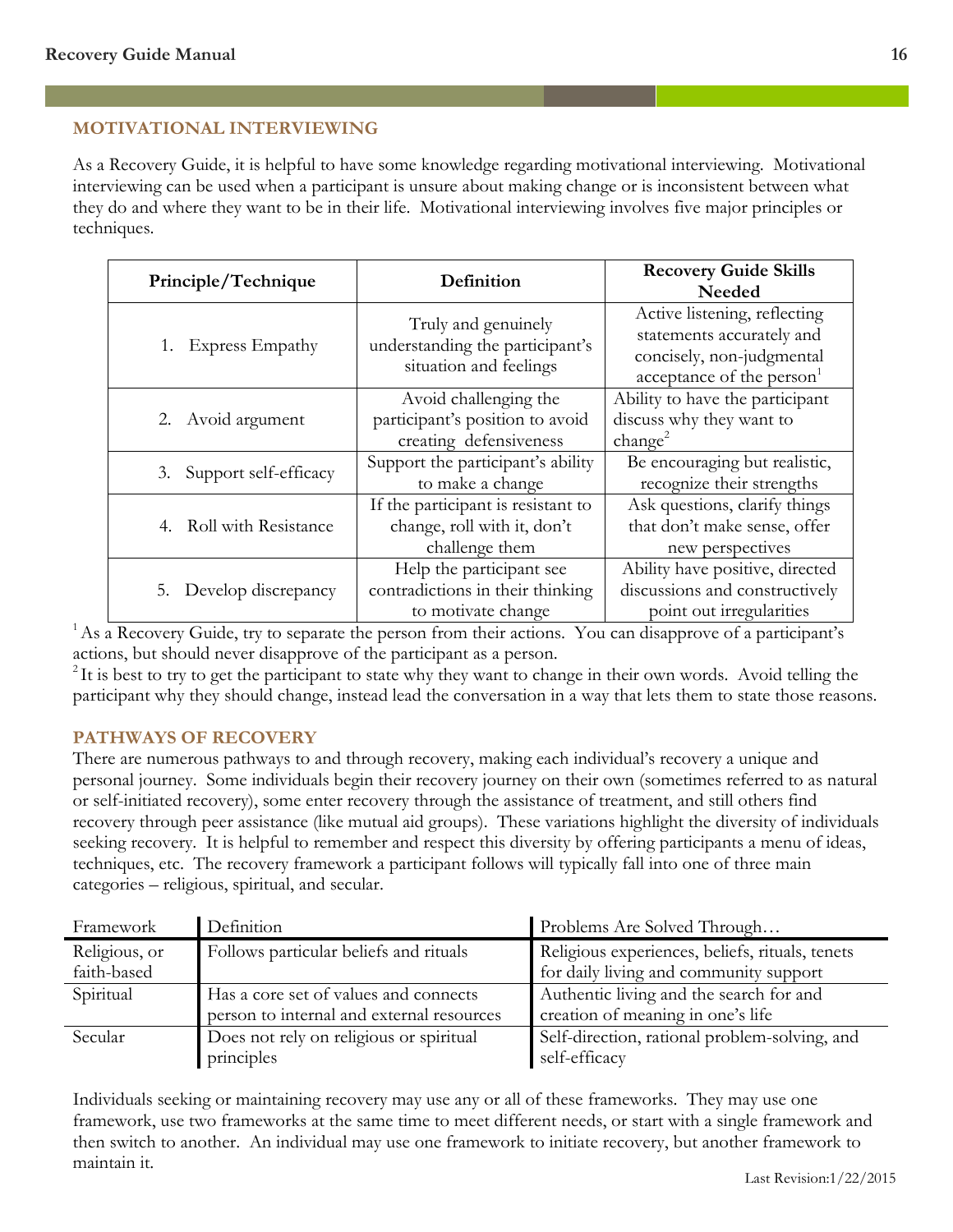#### **SOURCES OF LIFE MEANING AND PURPOSE**

There are four primary sources of life meaning and purpose that are shared across religious, spiritual, and secular recovery frameworks: survival, self-reclamation, connection to community, and service to others. It is helpful for you, as a Recovery Guide, to keep these aspects in mind as you are assisting participants. Here, survival means to understand one's greater purpose and destiny, including experiencing hope and gratitude. It involves reclaiming or rebuilding one's self. This self-reclamation includes identifying negative aspects (selfishness, resentfulness) and forming new values (i.e. honesty, patience). Connection to community is important in recovery and involves identification with a specific recovery community and identification with the larger community. Service to others is a common theme in recovery and typically occurs in three ways:

- 1. Service to those who were injured or neglected while the individual experienced symptoms.
- 2. Service to those seeking recovery from mental illness and/or substance misuse.
- 3. Service to the larger community, typically through volunteer work



#### **CULTURAL COMPETENCY**

Cultural competency in regards to recovery and being a Recovery Guide moves beyond those things we usually associate with culture like race and ethnic heritage. Cultural competency in regards to recovery adds the diversity found among recovery pathways and in the recovery community. The recovery community alone is made up of a diverse group of individuals including those in treatment, those who have completed treatment, those searching for recovery, parents, siblings, children, significant others, recovery allies, individuals in 12-step groups, those following a faith-based or medication-assisted recovery pathway, those engaged in some other mutual support group, etc. The list could go on and on.

As a Recovery Guide, you not only need to have the skills to be able to be sensitive to a diverse group of participants, but you also need to develop knowledge and skills to assist participants whose recovery pathways are different than your own. Being open-minded to the diverse pathways of recovery from mental illness and/or substance misuse can help to expand your understanding of recovery. By acknowledging and accepting a participant's recovery pathway, you are better able to help them navigate their chosen path to long-term recovery. Perhaps one of the most important aspects of cultural competency for you as a Recovery Guide is to acknowledge that no recovery pathway is more or less valid than others.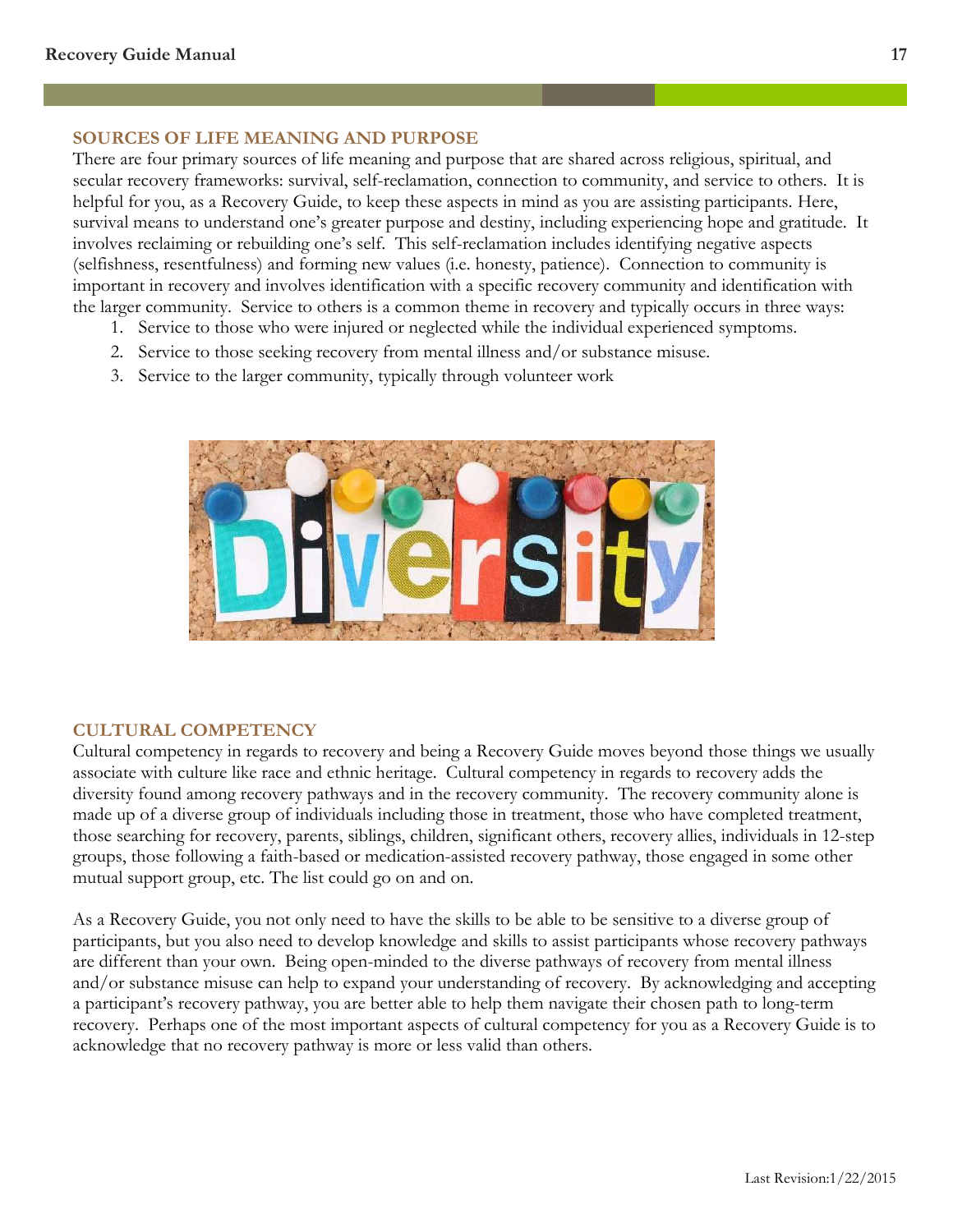### **USING YOUR QUALITIES, SKILLS, AND KNOWLEDGE AS A RECOVERY GUIDE**

#### **THE FIRST MEETING**

The first meeting between you and a participant in the Recovery Guide program is important. Your supervisor will attend this first meeting to help you and the participant get off to a good start. During this first meeting, you and the participant lay the groundwork for your relationship. The key is to create an environment where the participant views you, the Recovery Guide, as an equal, not an expert. Remember to meet the participant where they are. You should not go into this first meeting with any assumptions. Some questions that might be helpful for you to ask the participant at this first meeting are:

- "What does recovery mean to you?"
- "What are things in your life you'd like to work on?"
- "What questions do you have about how we will be working together?"
- "Are there any preferences or needs you think it would be helpful for me to know?"

During the first meeting, it is important to clarify expectations between you, the Recovery Guide, and the participant. It is also important to spell out what commitments are being made by both parties as well as the limits of the Recovery Guide-participant relationship. Taking time to review and complete all the necessary forms may provide a way to begin this discussion. However, it is important not to overwhelm the participant, as filling out multiple forms can be stressful for some people.

There is no set limit for the length of the relationship between the Recovery Guide and the participant. However, it is a good idea set a goal for the end of the relationship at the beginning. Perhaps when the participant achieves certain goals, the relationship can be discontinued. It is important for you and the participant to have an end point in sight. When in doubt, you can ask your supervisor for guidance.

#### **DAILY ACTIVITIES OF A RECOVERY GUIDE**

As a Recovery Guide, your goal is to support the recovery of the participant. This support takes a variety of forms including helping the participant identify recovery capital and develop recovery goals. You help to empower the participant, provide nonjudgmental feedback, and help support the participant find their recovery pathway. As a Recovery Guide, you can use your knowledge, skills, and training to encourage participants to seek greater self-knowledge, including increasing awareness of triggers, strengths, vulnerabilities, etc. Again, you are not an expert and you are not expected to be an expert. Instead, you can listen empathetically as you are an individual or family member who is able to understand what the participant is going through on a level others cannot.

As a Recovery Guide, you must remember that the relationship you have with the participant is the foundation for everything the participant does. To be successful, the relationship must center on the participant and their goals. During the first meeting, you should explain that achieving and maintaining recovery is the participant's responsibility. As a Recovery Guide, you are there to assist and advise, but recovery requires a commitment by the participant. You should never ask a participant to do something you would not do yourself. Remember, as a Recovery Guide, it is OK to make mistakes as long the mistake is honestly recognized and lessons are learned. If you make a mistake, it may provide an excellent learning experience for the participant in how to positively and effectively handle real-life situations. If you ever doubt your skills or have questions, you should speak with your supervisor.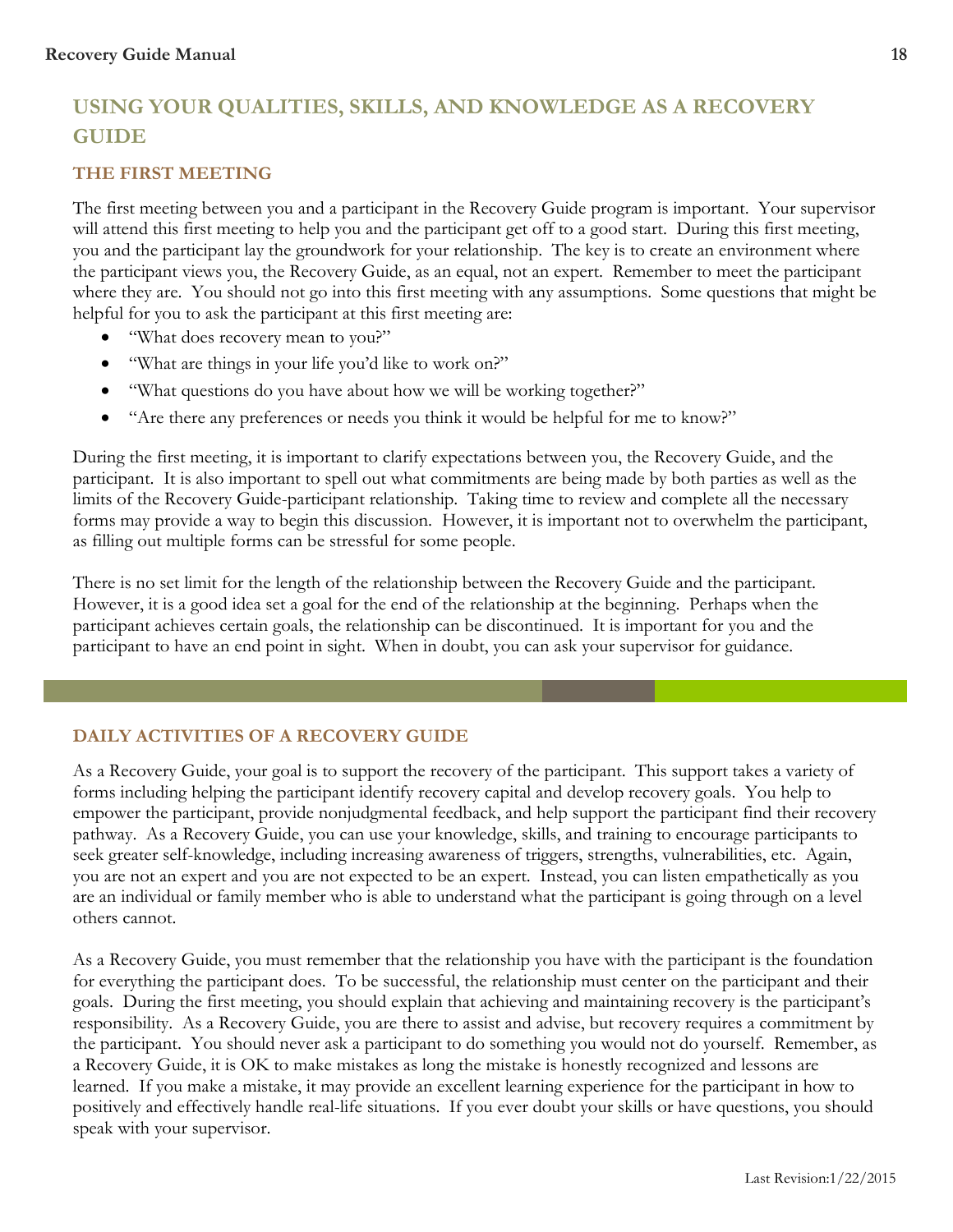Below are some common tasks you may do as a Recovery Guide:

- Make/develop goals for recovery
- Discuss needs
- Explore housing options
- Obtain furniture or other household supplies
- Assist in obtaining, clothing, food
- Assistance completing forms
- Identify and engage recovery supports, perhaps including family members
- Work on interpersonal skills, friendships
- Work on time management
- Explore leisure and fun activities
- Assistance connecting to social activities/hobbies
- Support and rehearse social skills
- Helping/coaching in social situations
- Help maintain appointments related to physical and mental health
- Link to other services in the community related to physical and mental health
- Practice interviewing, searching for employment, or developing a resume
- Link to educational services, supporting the Participant's educational choices
- Helping identify sources of meaning/improve spiritual health

#### **WHAT TO DO WHEN THINGS AREN'T GOING AS EXPECTED**

The qualities you have as a Recovery Guide, particularly as an empathetic listener, allow you to use active listening, paraphrasing, and questioning to mirror inconsistencies and increase the participant's awareness. When you notice inconsistencies in what the participant says and does, you should not use confrontation. Confrontation usually creates defensiveness and is not effective in motivating an individual to change. This does not mean that you sugar-coat, downplay, or enable the participant to continue with unhealthy behavior. Instead, you should be non-judgmental and honest.

There may be times a participant makes a choice that does not make sense to you. Discuss these situations with your supervisor, ask the participant questions, and suggest other options. Ultimately, however, your role as a Recovery Guide is to be supportive even when someone's course of action does not seem promising.

If you, as a Recovery Guide, notice the participant is not taking steps to achieve the recovery goals they created, mention it to the participant. Do not confront the participant, but rather, ask if their recovery goals are working for them or if they need to be changed. The Readiness Ruler or motivational interviewing techniques might be useful tools for you to use. Always discuss challenging situations with your supervisor and use your supervisor as a resource to help the participant.

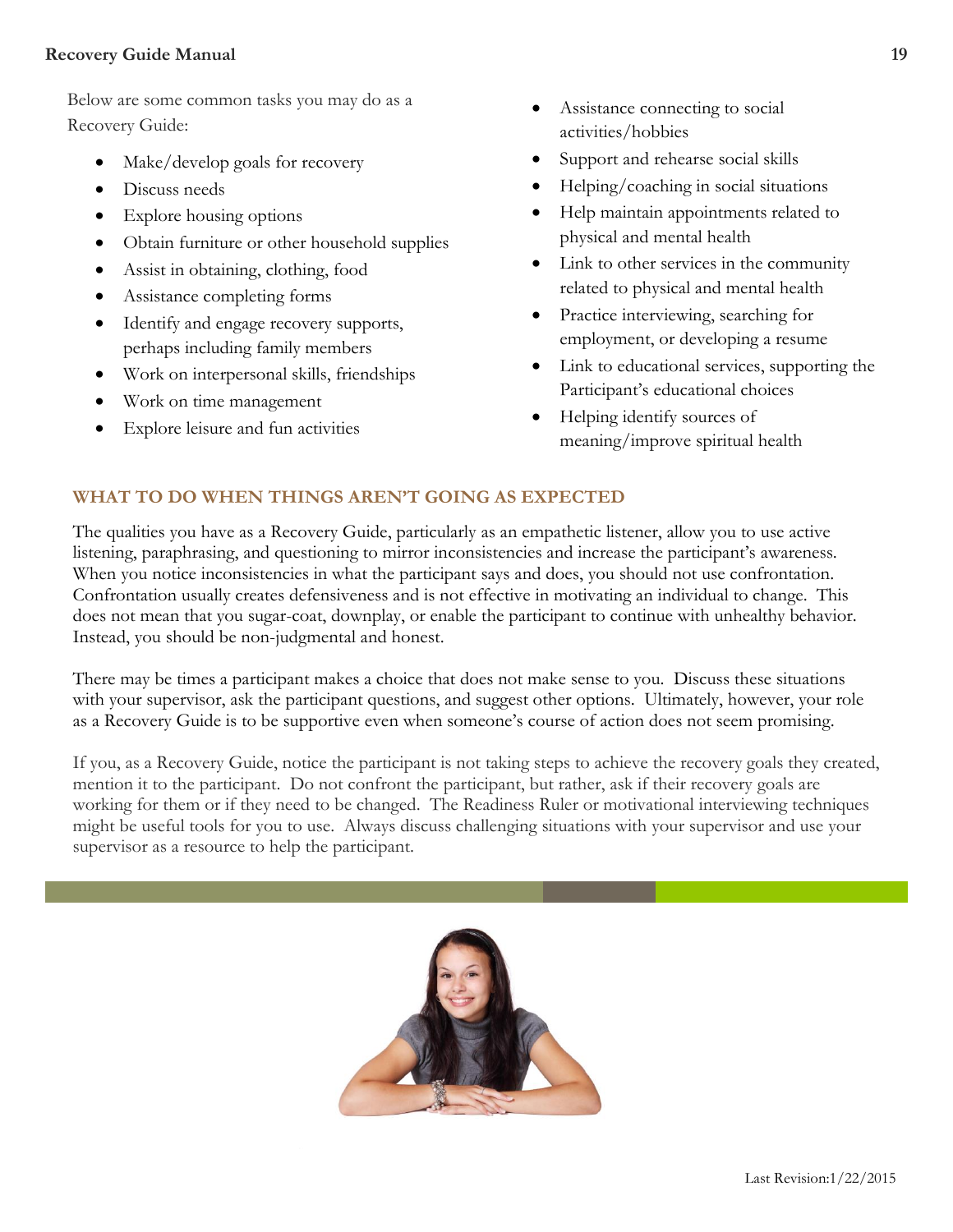# **A lapse or relapse should be treated as a learning opportunity, not a failure.**

#### **LAPSE/RELAPSE PROTOCOLS**

In the event you experience a lapse or relapse, you will not be dismissed, but will be asked to suspend your interaction with the participant and inform your supervisor as soon as possible. Your supervisor will be supportive and help you to re-establish your recovery, seeking out formal and/or informal supports necessary. To prevent a lapse or relapse it is important for you to put your recovery first and practice self-care to avoid burnout. These are discussed in greater detail later.

In the event a participant experiences a lapse or relapse, you, the Recovery Guide, will inform your supervisor immediately. You should not retrieve the participant from a harmful environment, but can reach out to the participant through previously agreed-upon communication channels. It is appropriate for you to meet the participant in a recovery environment such as Focus on Friends, a hospital, etc. The choice to resume recovery must be made by the participant. If the participant chooses to continue on their pathway to recovery, you should review their recovery goals. In reviewing their recovery goals it can be helpful ask certain questions such as:

- "Were the steps outlined in their recovery goals followed?"
- "Do the recovery goals need to be changed, or modified?"
- "In the future, what could the participant do differently?"
- "Is there something the Recovery Guide might want to do differently in the future?"

A lapse or relapse should be treated as a learning opportunity, not a failure. It should also be emphasized that *relapse does not have to be a part of recovery*. If a participant experiences a lapse or relapse, do not blame yourself and maintain a healthy detachment from the situation, use your supervisor for guidance as necessary.

#### **SELF CARE**

Your most important task as a Recovery Guide is to practice excellent self-care. You serve as a role model of recovery. Maintaining healthy, sustained recovery is a top priority. Part of being a role model of recovery and preventing a lapse or relapse is continuous effort to maintain recovery. One of the biggest mistakes a Recovery Guide can make is to replace work on their recovery with being a Recovery Guide.

# **Being a Recovery Guide is not a replacement for a recovery program or pathway**.

There are benefits to being a Recovery Guide, such as being able to give back to the community, but there is no replacement for active work on your or your family's recovery. Failing to practice self-care puts you at risk for burnout, and puts you and the participant at risk for experiencing a lapse or relapse. Follow your own recovery pathway, take care of yourself, and always be open and honest with your supervisor about what is going on. Other thing you can do for self-care include participating in support groups, following your chosen spiritual path, eating a healthy diet, getting enough sleep, and exercising regularly.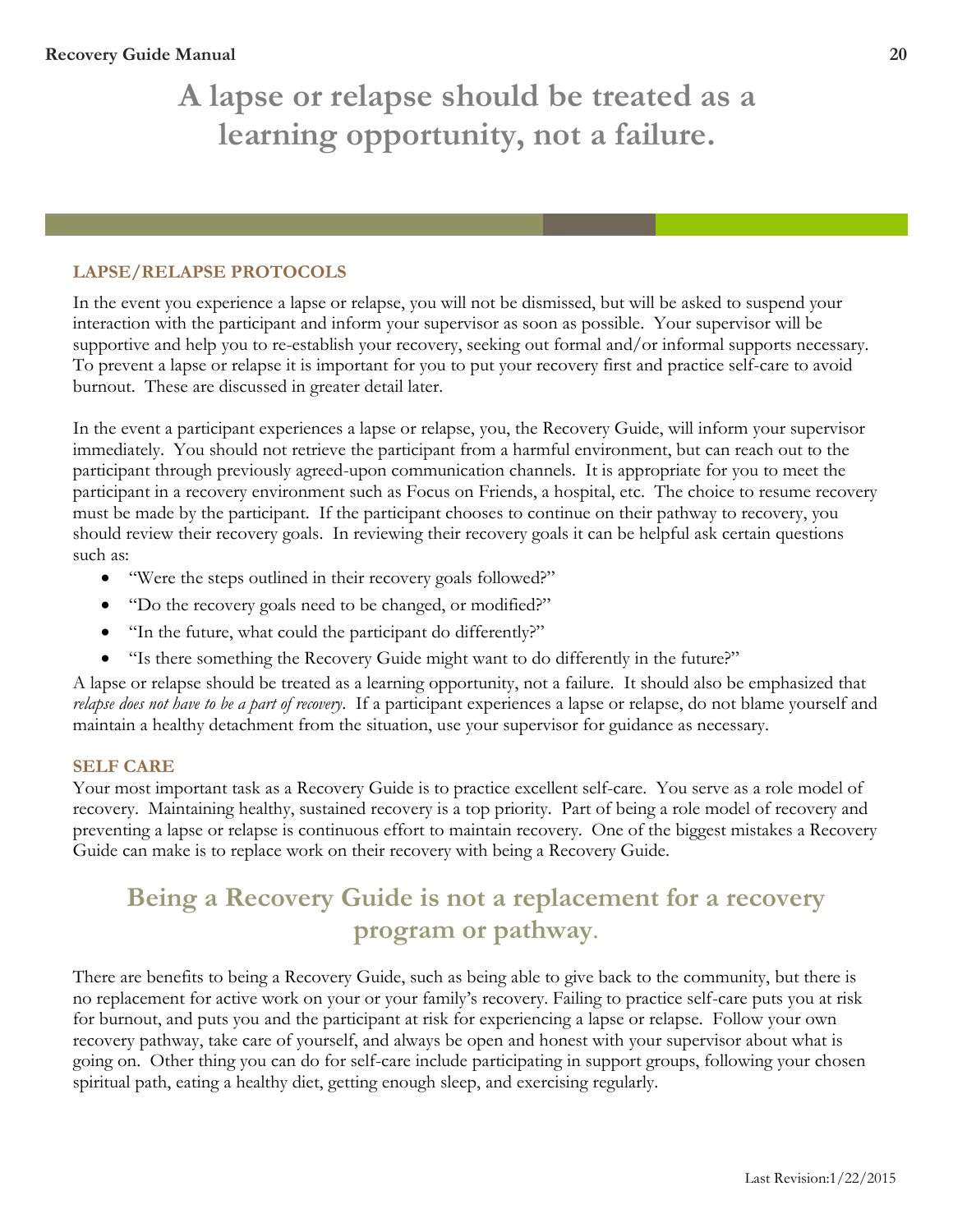# **Health and Medical Emergencies: Dial 9-1-1 Mental Health Crises: 1-888-936-7116**

#### **CONFIDENTIALITY**

In the course of being a Recovery Guide, a participant may reveal sensitive information to you. Out of respect for the participant and the program, it is your responsibility to maintain the participant's confidentiality. However, there are limits to this confidentiality, including:

- Threatened or actual violence
- Child abuse, elder abuse, or abuse of a vulnerable population
- Threatened or actual self-harm

In these cases, you must discuss the situation with your supervisor as soon as possible and notify the appropriate authorities. If you are comfortable exploring the situation with the participant further, you may do so and attempt to find a positive resolution. If there is threatened harm or if you feel there is an imminent risk of violence, be honest; express your discomfort with their plan. State that to protect the participant and others, you are obligated to contact your supervisor and contact the appropriate authorities, including calling 9-1-1. In the case of threatened self-harm, it is best to try to engage the participant and encourage them to seek help. Offer to call the mental health crisis line and/or 9-1-1. Once the participant consents, call the crisis line and hand the phone to the participant, and stay with them. This type of approach is most empowering to the participant and is consistent with the Recovery Guide Program.

#### **CRITICAL INCIDENTS**

A crisis may arise, such as intoxication/substance use, a mental health crisis, threats of harm to self or others, severe anxiety, anger or conflict. Critical incidents are defined as incidents that involve a Recovery Guide and/or a participant that is unanticipated and poses a problem, issue, or crisis. Examples of critical incidents include a mental health episode that is more severe than the participant's usual behavior, vandalism, destruction of property, aggression or severe disrespect toward a Recovery Guide, staff member, or other individual at Focus on Friends, etc. If the situation is an emergency and there is an immediate threat to the health and safety of the participant and/or others, call the appropriate emergency services. Other critical incidents will immediately be reported to your supervisor, who will work with you and the participant to resolve the situation. After the incident is over, immediately complete a Critical Incident form with your supervisor to ensure the safety and responsibility of all Recovery Guides and participants. The Critical Incident form must be completed within 24 hours of the incident.

#### **REFERRAL PROTOCOL**

If or when a participant needs more resources or assistance than you, as a Recovery Guide, can or should provide, discuss the situation with your supervisor. Your supervisor will then discuss the situation with the participant and complete the referral if necessary. The supervisor may ask for you to help make sure the referral is followed through.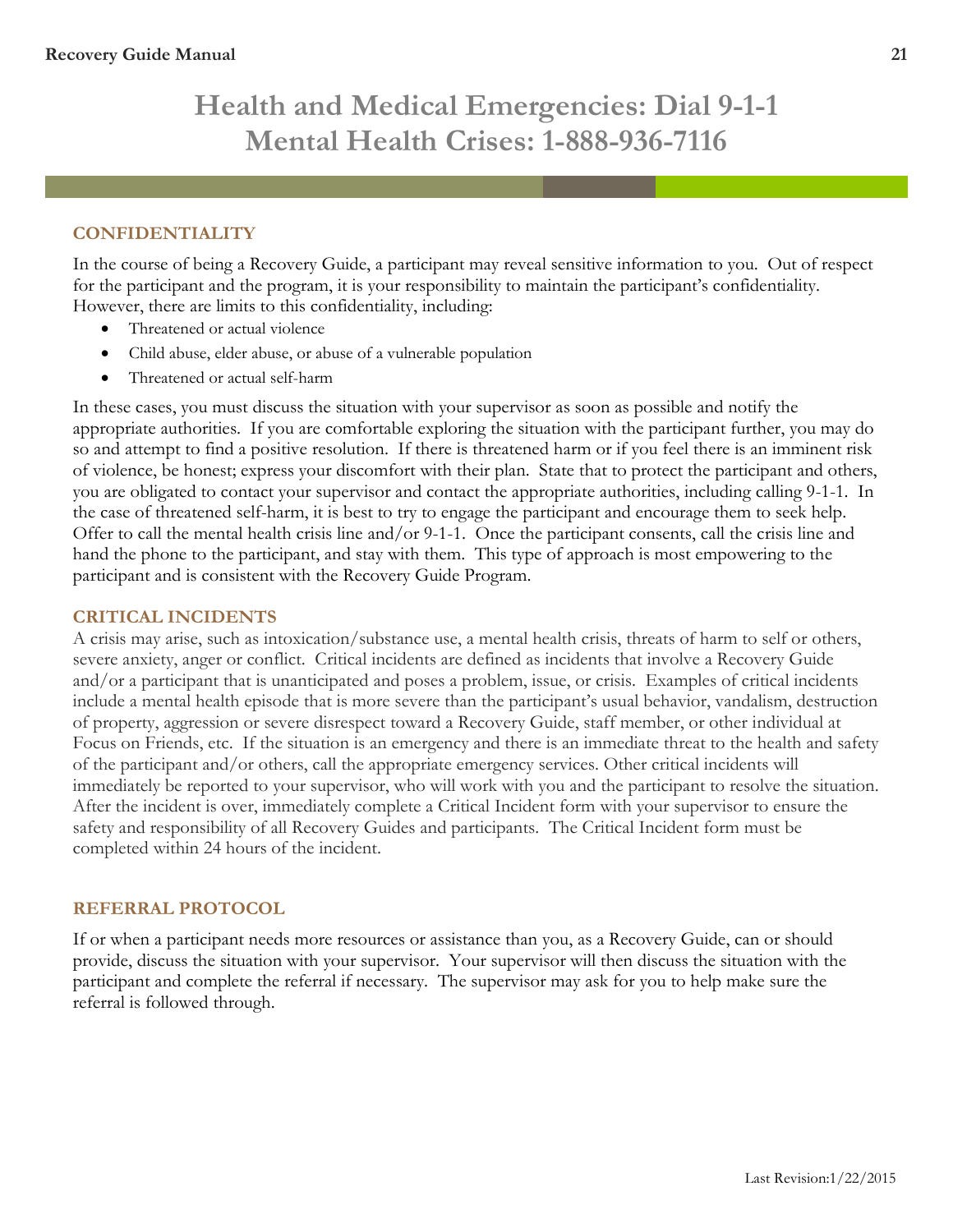#### **ROLE OF THE RECOVEY GUIDE SUPERVISOR**

Each Recovery Guide will meet with their supervisor once per week for supervision. The purpose of this supervision will be to review any concerns, provide additional training in specific skills, or address current boundary or ethical concerns to improve the relationship between the Recovery Guide and the participant. Supervision may take place in a group setting, allowing for group problem-solving and support. The Recovery Support Supervisor will plan a monthly meeting with all Recovery Guides. These meetings can be used to resolve ethical dilemmas, develop and disseminate information, problem solve any issues, misconceptions, or barriers, or for Recovery Guides to support one another.

It is very important for you, as a Recovery Guide, to become comfortable with your supervisor. You will need to rely on your supervisor for advice and guidance when handling situations your training has not prepared you for. Do not hesitate to use your supervisor as a resource. If at any time you are unsure how to proceed with a situation, you are having difficulties, or are concerned about the participant, you should consult your supervisor. Communication between you and your supervisor should be continuous, not sporadic in relation to problems. Continuously checking in helps your supervisor be "in the loop" regarding the participant and may prevent problems before they occur.

The supervisor will work collaboratively with Recovery Guides and offer different perspectives on situations. The supervisor helps the Recovery Guide to remain strengths-focused, maintain appropriate boundaries, including staying within the role of a Recovery Guide and maintain confidentiality. The supervisor is responsible for matching Recovery Guides to participants, reviewing the progress of participants, conducting regular supervision of Recovery Guides, holding monthly Recovery Guide meetings, and overall management of the Recovery Guide program.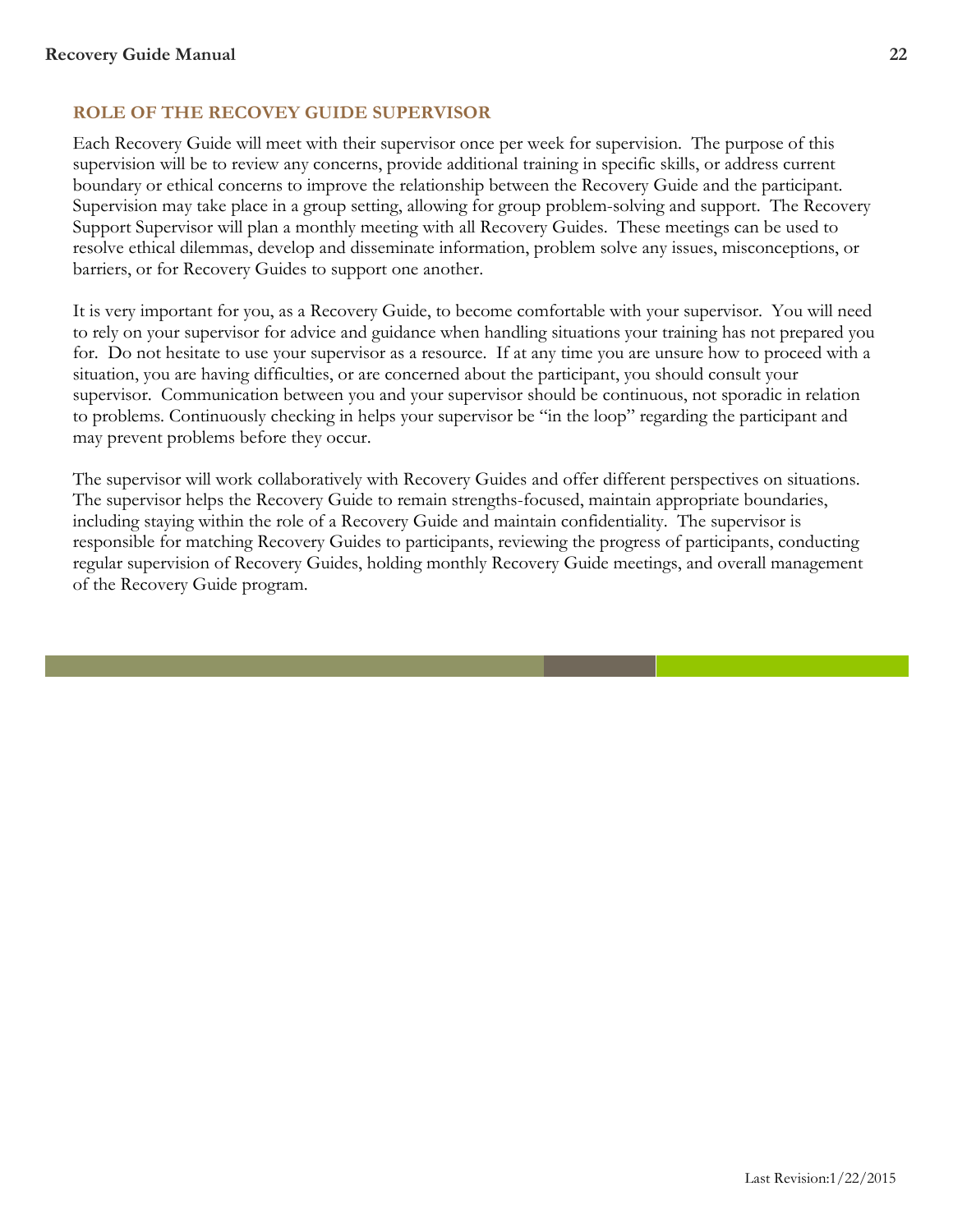#### **References**

- Bundy, C. (2004). Changing behavior: Using motivational interviewing techniques. *Journal of the Royal Society of Medicine (Supplement), 97*(44), 43-47.
- Hancock County Alcohol, Drug Addiction, and Mental Health Services Board. (2013). Preamble for Building Recovery in Hancock County. Findlay, OH.
- Kaufman, L., Brooks, W., Bellinger, J., Steinley-Bumgarner, M. & Stevens-Manser, S. (2014). Peer specialist training and certification programs: A national overview*.* Texas Institute for Excellence in
- Mental Health, School of Social Work, University of Texas at Austin.
- Shinholser, J. & Payne, J.D. Recovery Coach Manual. Richmond: VA.
- The Maryland Addictions Professional Certification Board. Certified Peer Recovery Specialist Code of Ethics
- The North Carolina Division of Mental Health, Developmental Disabilities, and Substance Abuse Services & The University of North Carolina School of Social Work Behavioral Healthcare Resource Program. Peer Support Specialist Code of Ethics.
- The North Dakota Division of Mental Health and Substance Abuse of the Department of Human Services. Certified Peer Specialist Code of Ethics.
- Valentine, P. (2014). Understanding the role of peer recovery coaches in the addiction profession.
- White, W. & Kurtz, E. (2006). The varieties of recovery experience. *International Journal of Self Help and Self Care, 3*(1- 2), 21-61.
- White, W. & Nicolaus, M. (2005). Styles of secular recovery*. Counselor, 6*(4), 58-61.
- White, W. (2006). Sponsor, recovery coach, addiction counselor: The importance of role clarity and role integrity*.* Philadelphia, PA: Philadelphia Department of Behavioral Health and Mental Retardation Services.
- White, W. (2007). Ethical Guidelines for the Delivery of Peer-based Recovery Support Services.
- White, W. (2009). What are peer recovery support services? SAMSHA, Rockville, MD: US Department of Health and Human Services
- White, W. Peer-based addiction recovery support: History, theory, practice, and scientific evaluation.
- White, W. Peer-based support services: Principles and key implementation issues.
- White, W., Boyle, M. & Loveland, D. (2004) Recovery from addiction and recovery from mental illness: Shared and contrasting lessons. In Ruth Ralph and Pat Corrigan, Eds. Recovery and Mental Illness: Consumer Visions and Research Paradigms. Washington DC: American Psychological Association, pp 233-258.
- White, W.L., Laudet, A.B. & Becker, J.B. (2006). Life meaning and purpose in addiction recovery. *Addiction Professional, 4*(4), 18-23.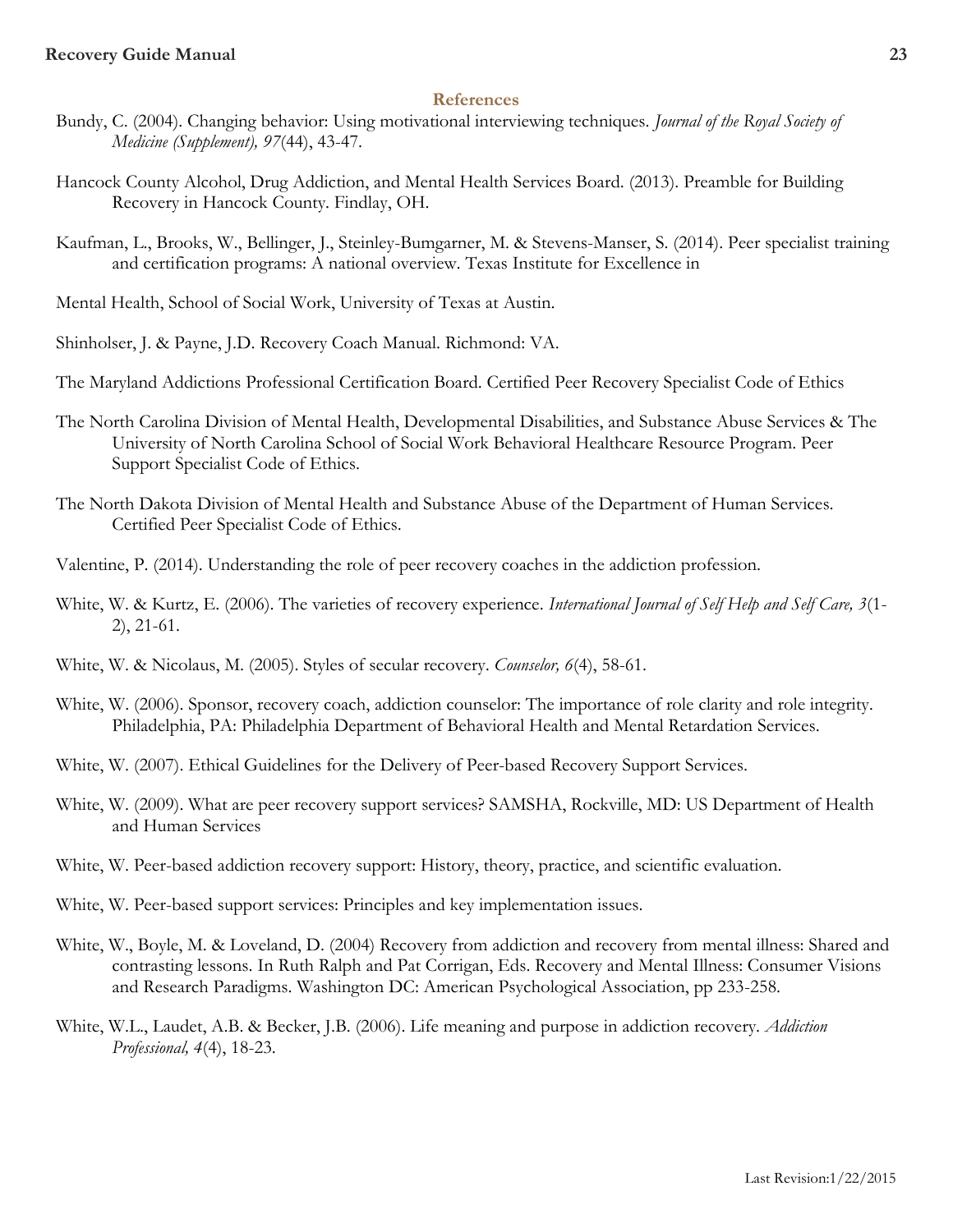#### **Readiness Ruler**



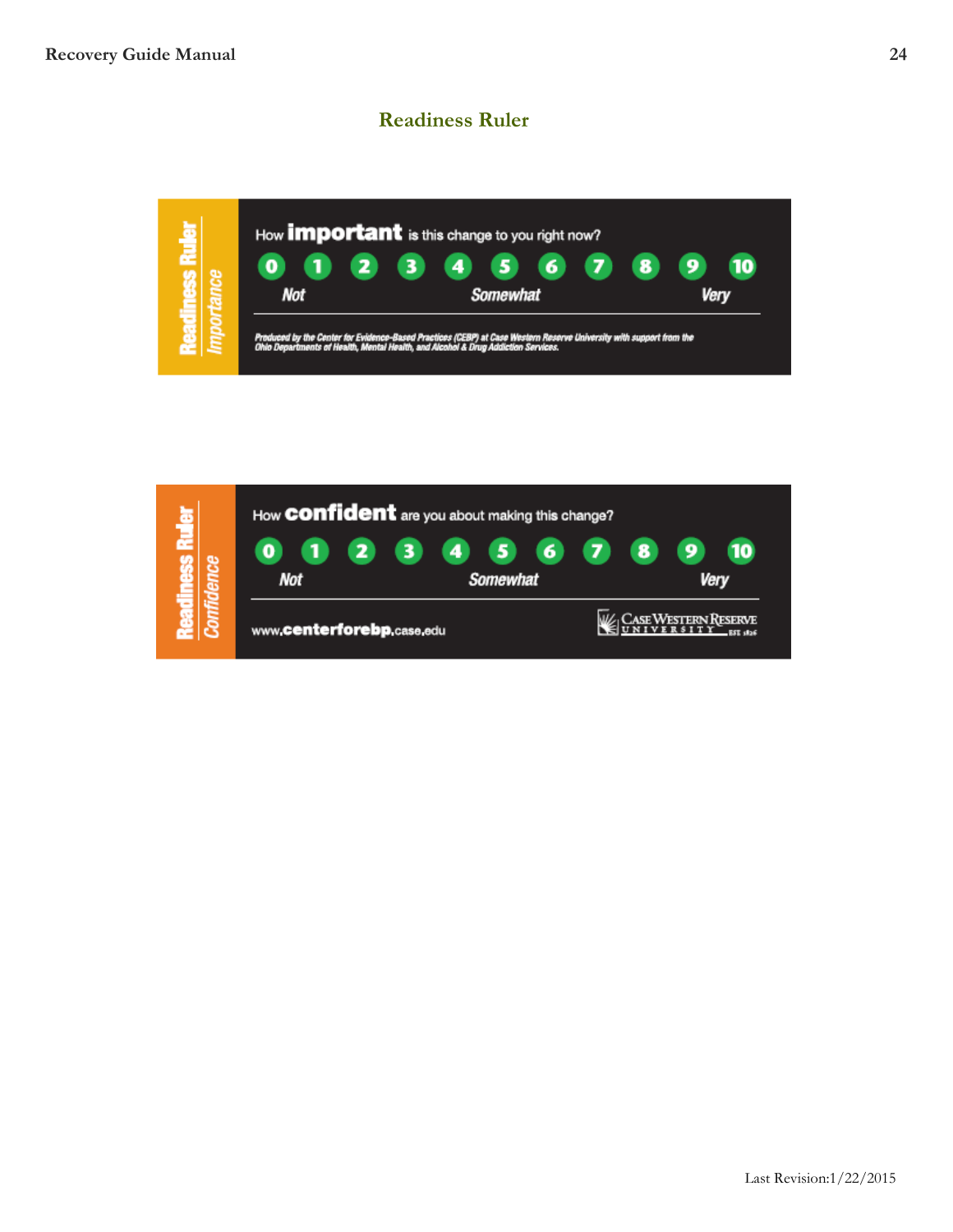# **Contact Form**

| Participant name                                                                                |               | Date                                   |
|-------------------------------------------------------------------------------------------------|---------------|----------------------------------------|
| Recovery Guide name                                                                             |               |                                        |
|                                                                                                 |               | End time:                              |
| How did the contact occur?<br>In person (list location below)<br>$\sim$<br>Phone<br>Texting     | ப<br>$\sqcup$ | Email<br>Other (please describe below) |
|                                                                                                 |               |                                        |
|                                                                                                 |               |                                        |
|                                                                                                 |               |                                        |
| Was a follow-up meeting or contact time established? $\square$<br>If yes, when? $\qquad \qquad$ |               | Yes<br>N <sub>0</sub><br>⊔             |
| Recovery Guide Signature<br>Received by:                                                        |               | Date                                   |

Date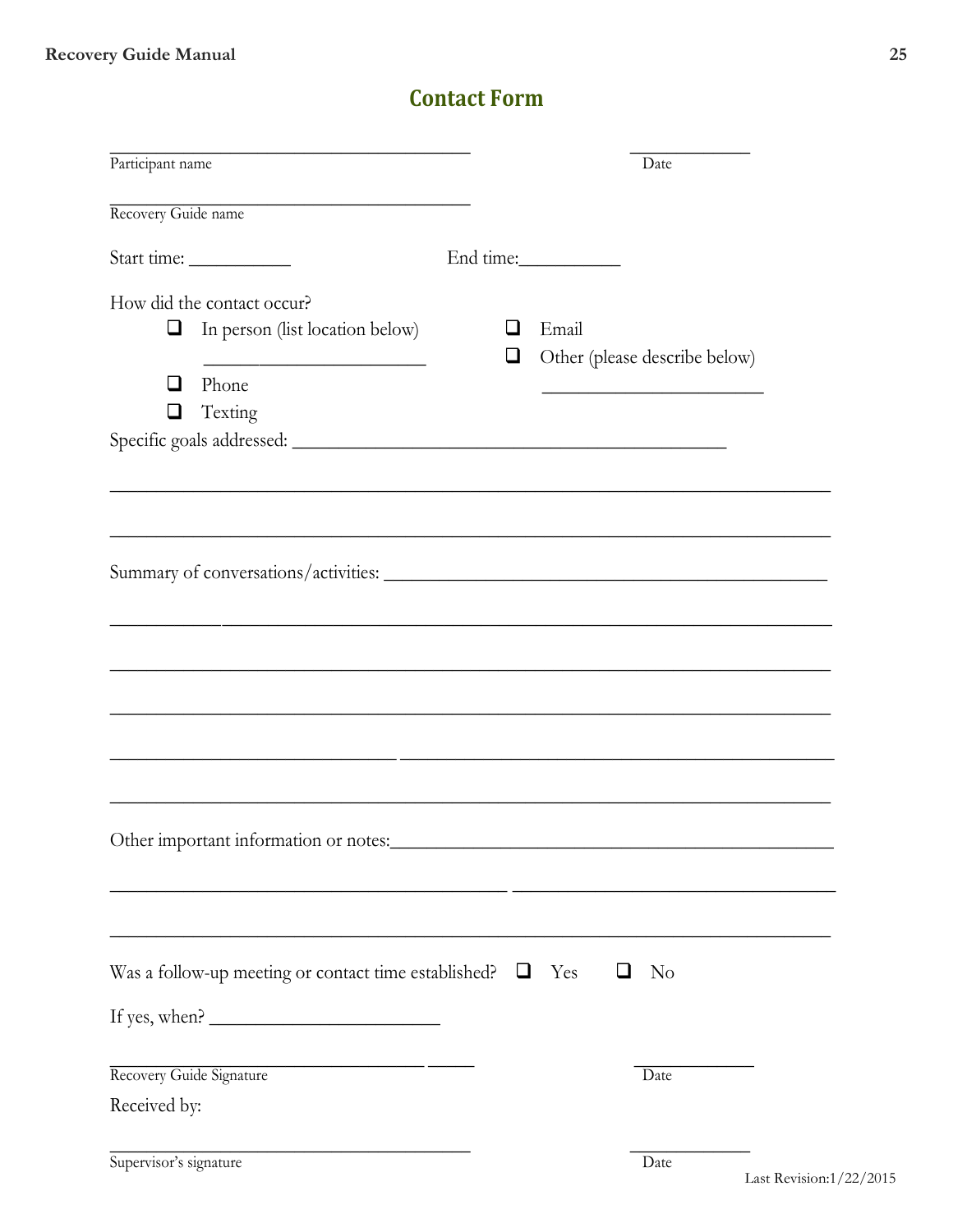| Please describe incident fully and objectively:             | ,我们也不能在这里的时候,我们也不能在这里的时候,我们也不能会在这里的时候,我们也不能会在这里的时候,我们也不能会在这里的时候,我们也不能会在这里的时候,我们也不                                    |
|-------------------------------------------------------------|----------------------------------------------------------------------------------------------------------------------|
|                                                             |                                                                                                                      |
|                                                             |                                                                                                                      |
|                                                             | <u> 1989 - Jan Samuel Barbara, margaret a shekara ta 1989 - Andrea Samuel Barbara, marka ta 1989 - Andrea Samuel</u> |
| Describe any injuries or illnesses related to the incident: |                                                                                                                      |
|                                                             |                                                                                                                      |
| Describe medical attention offered or refused:              |                                                                                                                      |
|                                                             | ,我们也不能在这里的时候,我们也不能在这里的时候,我们也不能在这里的时候,我们也不能会在这里的时候,我们也不能会在这里的时候,我们也不能会在这里的时候,我们也不                                     |
|                                                             | If First Aid was provided, it was administered by whom: _________________________                                    |
|                                                             |                                                                                                                      |
|                                                             | ,我们也不能在这里的时候,我们也不能在这里的时候,我们也不能会在这里的时候,我们也不能会在这里的时候,我们也不能会在这里的时候,我们也不能会在这里的时候,我们也                                     |
|                                                             | Action taken and any other information regarding the incident or recommendation:                                     |
|                                                             | Was the individual's Emergency Contact notified when the even occurred? $\Box$<br>Yes<br>$\rm No$                    |
| Report Completed by:                                        |                                                                                                                      |
| (Print Your Name Here)                                      | (Your Signature)                                                                                                     |
| (Date)                                                      |                                                                                                                      |
| Focus on Friends Executive Director                         |                                                                                                                      |

\_\_\_\_\_\_\_\_\_\_\_\_\_\_\_\_\_\_\_\_\_\_\_\_\_\_\_\_\_\_\_\_\_\_\_\_\_ \_\_\_\_\_\_\_\_\_\_\_\_\_\_\_\_\_\_\_\_\_\_\_\_\_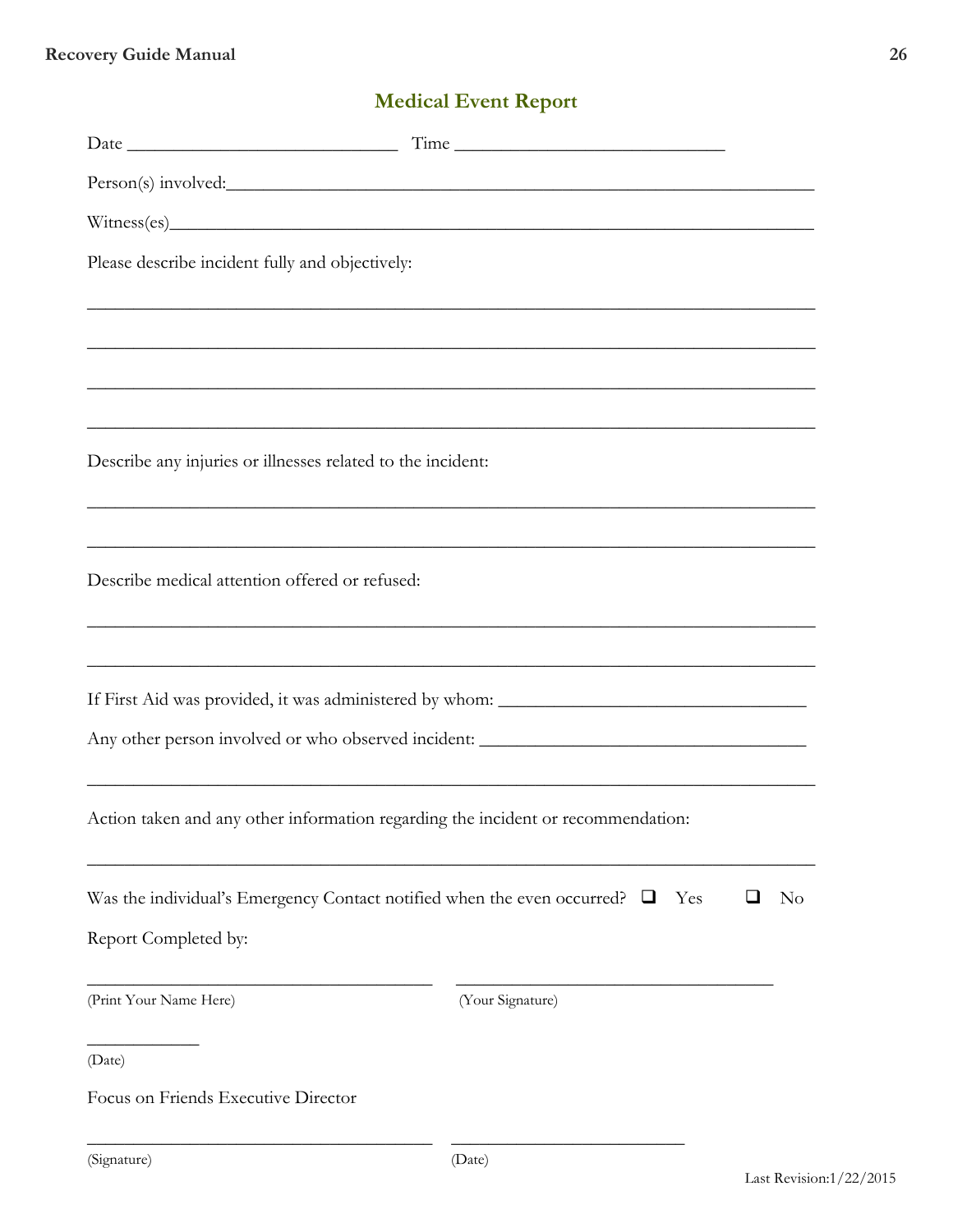| <u> 1989 - Johann Stoff, amerikansk politiker (d. 1989)</u><br>Names of staff/volunteers involved: |             |                  |        |        |  |
|----------------------------------------------------------------------------------------------------|-------------|------------------|--------|--------|--|
| ,我们也不能在这里的人,我们也不能在这里的人,我们也不能在这里的人,我们也不能在这里的人,我们也不能在这里的人,我们也不能在这里的人,我们也不能在这里的人,我们也                  |             |                  |        |        |  |
| Please describe the events that occurred as objectively as possible:                               |             |                  |        |        |  |
|                                                                                                    |             |                  |        |        |  |
|                                                                                                    |             |                  |        |        |  |
| <u> 1989 - Johann Stoff, amerikansk politiker (d. 1989)</u>                                        |             |                  |        |        |  |
|                                                                                                    |             |                  |        |        |  |
| What could have been done to prevent the incident: ______________________________                  |             |                  |        |        |  |
|                                                                                                    |             |                  |        |        |  |
| Report Completed By:                                                                               |             |                  |        |        |  |
| (Print Your Name Here)                                                                             |             | (Your Signature) |        |        |  |
| (Date)                                                                                             |             |                  |        |        |  |
| Report Reviewed By:                                                                                |             |                  |        |        |  |
| Focus on Friends Executive Director                                                                | (Signature) |                  |        | (Date) |  |
| Board President                                                                                    |             |                  |        |        |  |
| (Signature)                                                                                        |             |                  | (Date) |        |  |

Reported to the Board on the following date:

### **Incident Report**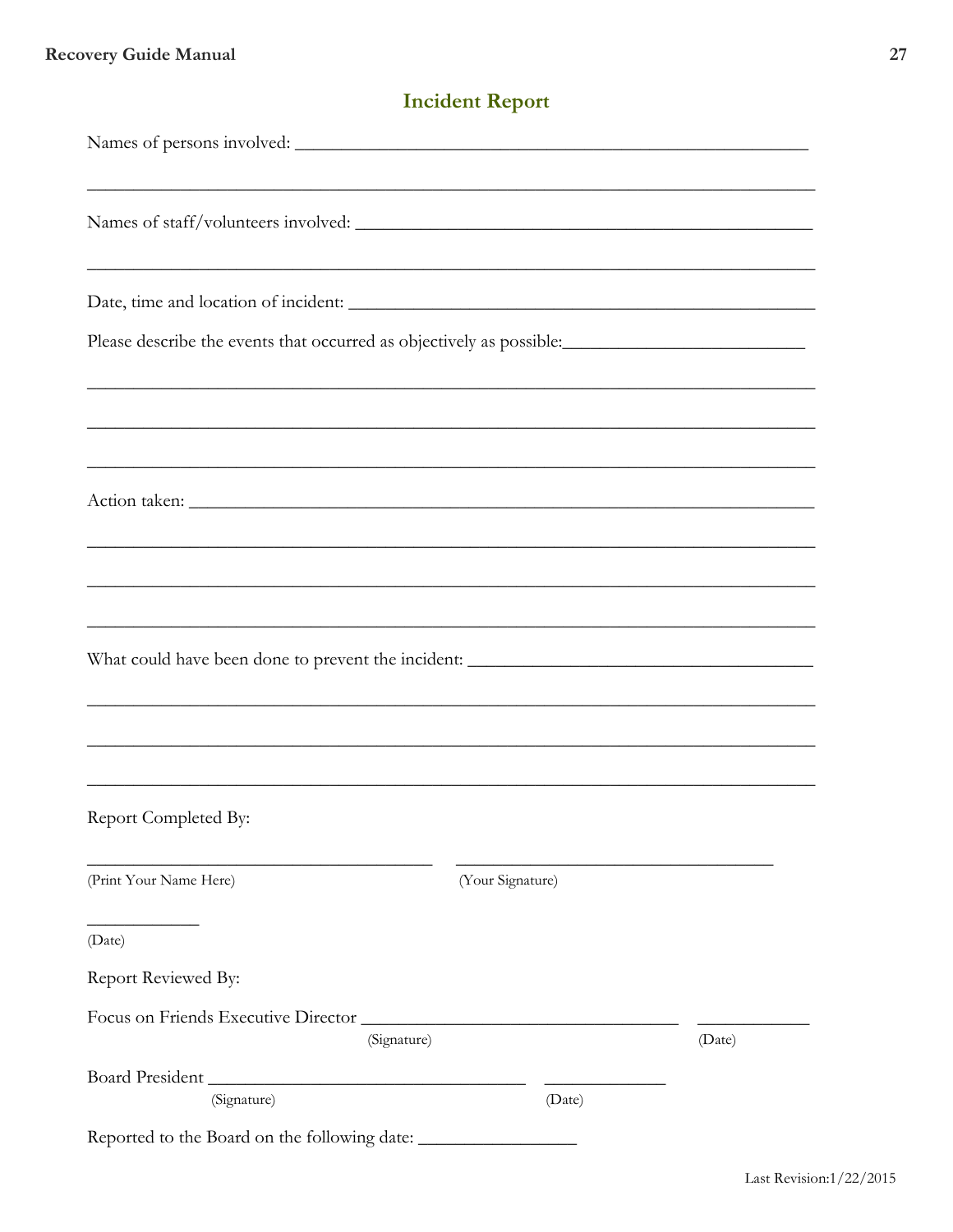# **Ethical Decision-Making Worksheet** I **Ethical Decision-Making Worksheet II**

| Behavior or situation             |                                                                                                                                                                                                                                                          | Always okay                 | Sometimes                | Never okay                              |  |
|-----------------------------------|----------------------------------------------------------------------------------------------------------------------------------------------------------------------------------------------------------------------------------------------------------|-----------------------------|--------------------------|-----------------------------------------|--|
|                                   | Vulnerable<br>individual/party                                                                                                                                                                                                                           | Significant<br>risk of harm | Moderate risk<br>of harm | Okaynimal risk<br>sometimes not<br>okay |  |
|                                   | Participant/family being                                                                                                                                                                                                                                 |                             |                          |                                         |  |
| Giving a gift                     | served                                                                                                                                                                                                                                                   |                             |                          |                                         |  |
| ones                              | Accepting a gift file enother particulerant or their family/loved                                                                                                                                                                                        |                             |                          |                                         |  |
|                                   | Recovery Center (Focus                                                                                                                                                                                                                                   |                             |                          |                                         |  |
| family/loved ones                 | Borrowing or adceptiligands)ey from a partidipant or their                                                                                                                                                                                               |                             |                          |                                         |  |
|                                   | Recovery Support                                                                                                                                                                                                                                         |                             |                          |                                         |  |
| Lending a participent incent jeld |                                                                                                                                                                                                                                                          |                             |                          |                                         |  |
|                                   | Giving a participal magnon the Recovery<br>Community                                                                                                                                                                                                     |                             |                          |                                         |  |
|                                   | Receiving an invitation to a holiday or family dinner<br>Community at Large                                                                                                                                                                              |                             |                          |                                         |  |
|                                   | Sexual relationship with the participant                                                                                                                                                                                                                 |                             |                          |                                         |  |
|                                   | What core recovery values apply to this situation? Based on these core values, what course of action<br>Sexual relationship with a participant's family<br>rwmher/loyed mees or standards apply to this situation? What course of action is suggested by |                             |                          |                                         |  |
|                                   | these?<br>Giving a participant your cell phone number                                                                                                                                                                                                    |                             |                          |                                         |  |
| Using profanity                   |                                                                                                                                                                                                                                                          |                             |                          |                                         |  |
| Using drug culture slang          |                                                                                                                                                                                                                                                          |                             |                          |                                         |  |
|                                   | Addressing someone by their first name                                                                                                                                                                                                                   |                             |                          |                                         |  |
|                                   | Attending a recovery meeting together                                                                                                                                                                                                                    |                             |                          |                                         |  |
|                                   | Hiring a participant to do work at your home                                                                                                                                                                                                             |                             |                          |                                         |  |
| work at your home                 | Hiring a participant's family member or loved one to do                                                                                                                                                                                                  |                             |                          |                                         |  |
|                                   | Stating, "You're a very special person."                                                                                                                                                                                                                 |                             |                          |                                         |  |
|                                   | Stating, "You're a very special person to me."                                                                                                                                                                                                           |                             |                          |                                         |  |